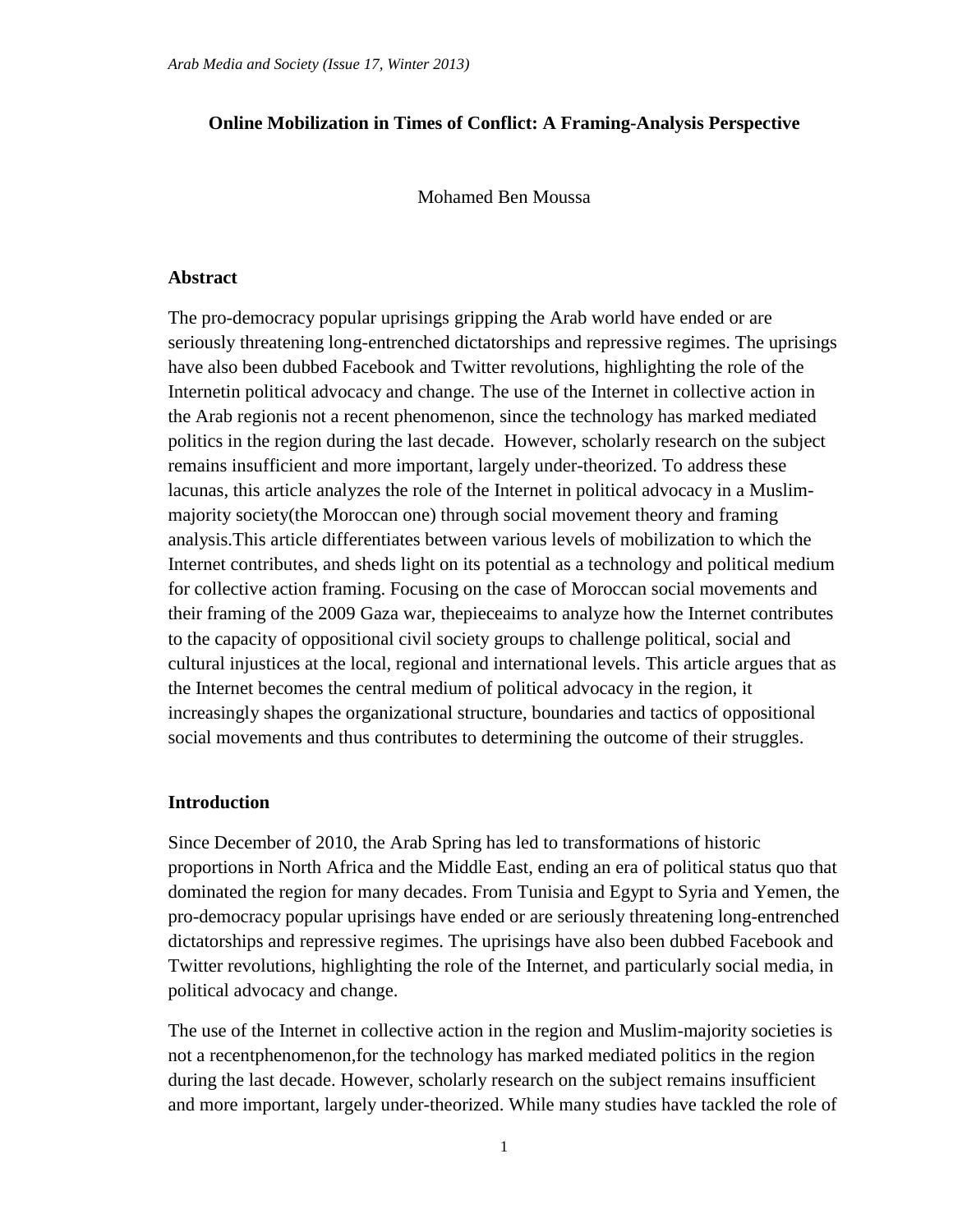the Internet in politicswithin Muslim societies, the vast majority have done so mainly from a perspective of the Habermasian notion of the public sphere. These studies havefailed in the process to engage seriously withother theoretical paradigms, particularly social movement theory. In fact, the notion of the public sphere is often invoked to explain therole of the Internet in expanding freedom of expression andin disseminating discourses of dissent. However, such aperspective does not transcend the instrumentalist interpretation of media as vehicles or transmitters of "content," often coded as "information."

To address these lacunas, the present article analyzes the role of the Internet in political advocacy in a Muslim-majority society through social movement theory andframing analysis. Williams argues that the most important contribution of framing studies to the field is their focus on the "symbolic" dimensions in the action of social movements, as frames "articulate grievances, generate consensus on the importance and forms of collective action to be pursued, and present rationales for their actions and proposed solutions to adherents, bystanders, and antagonists" (2004,93). Commentators have maintained that social movements' framing efforts are the foundation of collective action as a whole, because recognizing particular situations as unjust precedes the collective action that strives to address these injustices (McAdam1982, 51).

Accordingly, social movements' framing is not just an anterior process to action; the two processes are interdependent insofar as both the attribution of meanings and the action determine the process of collective action and its results (404). Framing analysis has one other key contribution—namely, its capacity to demonstrate how individuals become involved in collective action, thus highlighting the interplay between agency and structure in the development and action of social movements (Della Porta and Diani 2006; Williams 2004).

This article focuses on the case of Moroccan social movements and their use of the Internet to frame the Israeli war in Gaza in 2009. The war was part of the long Palestinian/Israeli conflict, one of the most mediated and symbolically laden political disputes in many decades. Indeed, since 2009, tension continues to escalate over the blockade of Gaza and repeated attempts by international collations of NGOs and activists to challenge it.More important, the conflict always involves national and international actors that provide an ideal context for analyzing the role of the Internet in today's hyperconnected societies. Drawing on social movement theory and framing analysis, the current article seeks to answer the following key questions:

(1) How did the studied social movements (SMs)/social movement organizations (SMOs) frame the Gaza war?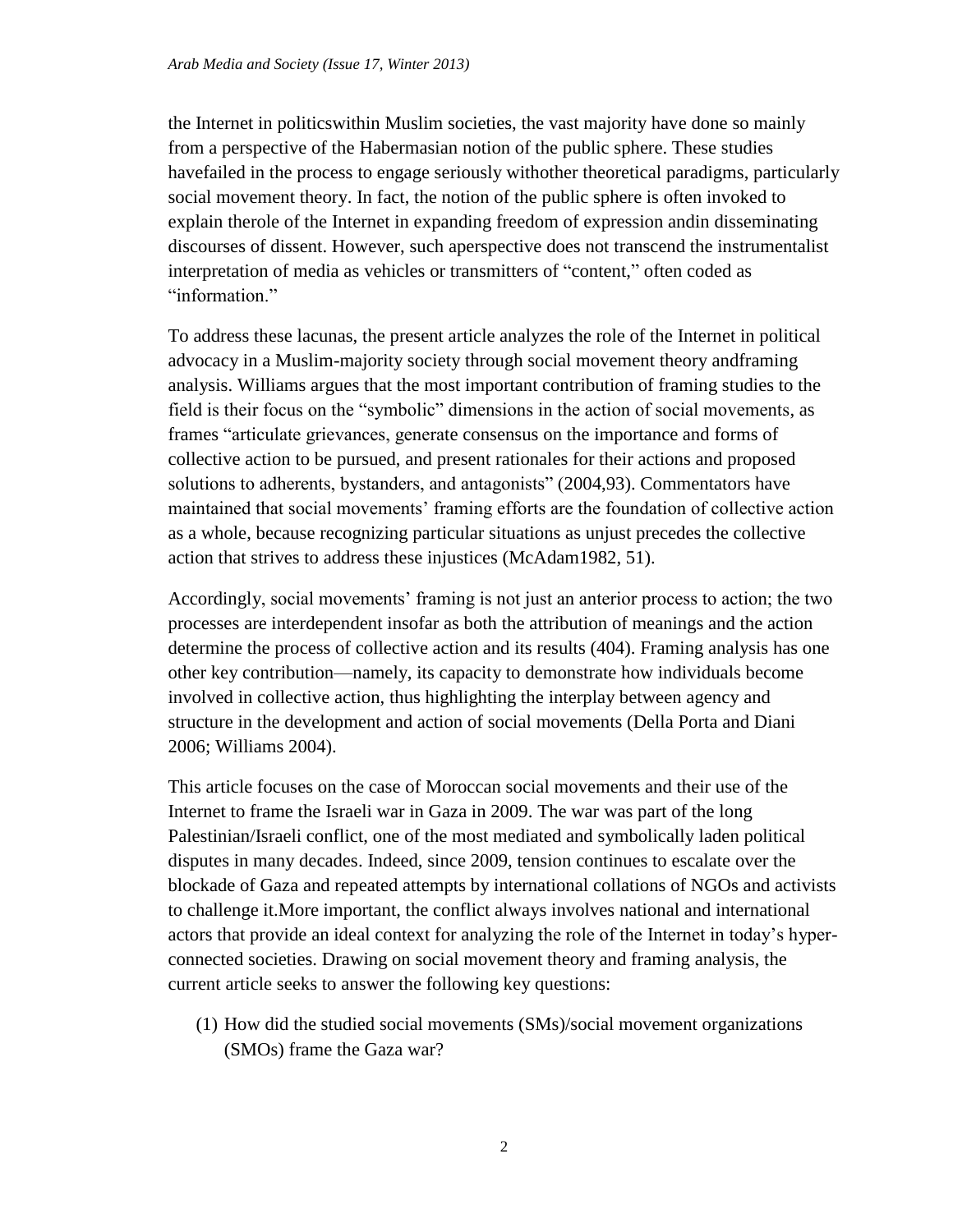- (2) How can we understand the contribution of this framing process to overall social movement mobilization?
- (3) To what extent has the Internet's potential as a medium and technology been appropriated in framing?
- (4) What do framing processes in the websites communicate about the studied SMs/SMOs and their ability to engage in oppositional collective action?

This article differentiates between various levels of mobilization to which the Internet contributes, and sheds light on its potential as a technology and political medium for collective action framing.

#### **Social movements andthe Internet**

Providing one of the most detailed existing reviews of the literature in the field, Garrett identifies three key types of "mechanisms" linking the technology to social movements, namely "reduction of participation costs, promotion of collective identity, and creation of community" (2006, 204). Despite the development of important literature on the use of the Internet in advocacy and collective action within the last decade, research addressing the issue from the perspective of social movement theory itself remains scarce (Stein 2009). This lacuna is even more serious in the sub-field dealing with collective action in Muslim-majority societies.The bulk of the literature in this domain addresses the use of the Internet by religious groups and for religion-oriented discourse (Anderson 2003; Bunt2005; Echaibi 2011; Ibahrine 2007; El-Nawawy and Khamis 2009; Hoff 2005; Kort 2006; Sands 2010; Varisco 2010).What's more, existing literature subscribes to the dominant discourse on collective action in Islamic countries that is strongly marked by a descriptive approach. As Wiktorowicz astutely remarks, "the study of Islamic activism has, for the most part, remained isolated from the plethora of theoretical and conceptual developments that have emerged from research on social movements' contentious politics"(2004, 3).Indeed, until recently public opinion and the public sphere in the region have often been framed in terms of the "Arab street," an epithet that connotes "passivity, unruliness, or propensity to easy manipulation" (Eickelman and Anderson 2003, 62).

#### **Collective action frames and framing analysis**

More important, a majority of studies within the existing literature have examined the textual content of websites under the category of "information" (see Stein 2009). Analyzing web content production as information is a reductive perspective that fails to recognize the complex processes involved in social movements' collective efforts for action. By appreciating the link between social movements' frames and mobilization,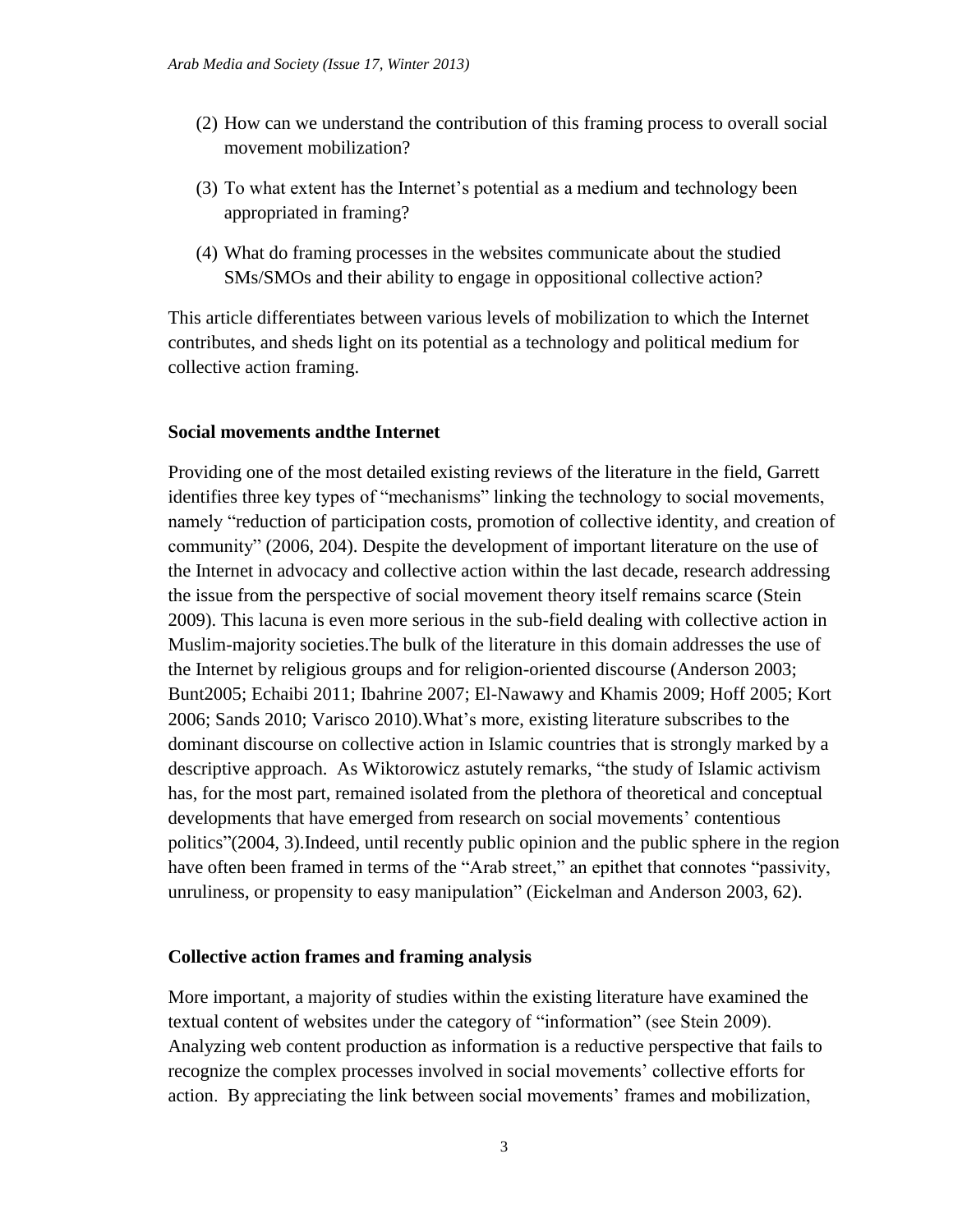framing analysis provides a basis for bridging the gap between the ideational and symbolic dimensions of collective action and direct forms of mobilization. Moreover, framing analysis provides a suitable framework with which to link online communication with offline action, and allows us to better analyze how the Internet's potential and specific technological characteristics contribute to social movements' mobilization efforts.

# **Methodology**

For the purpose of this article, Benford and Snow's seminal work on framing is employed, namely their breakdown of the core tasks of framing into three categories: "diagnostic framing," "prognostic framing," and "motivational framing" (2000, 615– 617). Diagnostic framing deals primarily with "problem identification and attributions," wherein "injustice frames" (i.e., identifying victims and amplifying victimhood) constitute the main part of the framing process (615). Diagnostic framing also pinpoints the "sources of causality, blame and culpable agents" (616). Prognostic framing involves the "articulation of a proposed solution to the problem or at least a plan of attack and the strategies for carrying out the plan" (617). As for motivational framing, it is a "call to arms" of sorts—a "rationale for engaging in ameliorative collective action, including the construction of appropriate vocabularies of motive" (617).

Furthermore, this study draws on the concept of "frame resonance" that "describes the relationship between a collective action frame, the aggrieved community that is the target of mobilizing efforts, and the broader culture" (Noakes and Johnston 2005, 11). Thus, Noakes and Johnston identify three variables that affect a frame's resonance: the makers of frames or "entrepreneurs," the receivers of a frame or targeted audience, and the frame qualities—i.e., their cultural compatibility, consistency, and relevance. Both quantitative and qualitative methods are used as a part of the framing analysis. Despite the widespread use of quantitative methods within framing analysis, especially in media studies, Hertog and McLeod point out that

one shortcoming of quantitative text analysis methods, however, is that many very powerful concepts, central to frames, need not be repeated often to have a great impact. *One or two references may be enough to set the frame for a large amount of content* [italics added]. (2008,154)

In the same vein, Kitzinger notes that frames are often condensed in powerful symbols or images, and that "the whole frame does not have to be spelt out in every detail in order to invite readers/viewers to recognize and place the issue within the frame" (2007,141).

Thisarticle combines representative and purposive sampling at various levels in the process of selecting websites for analysis. According to Patton, "the logic and power of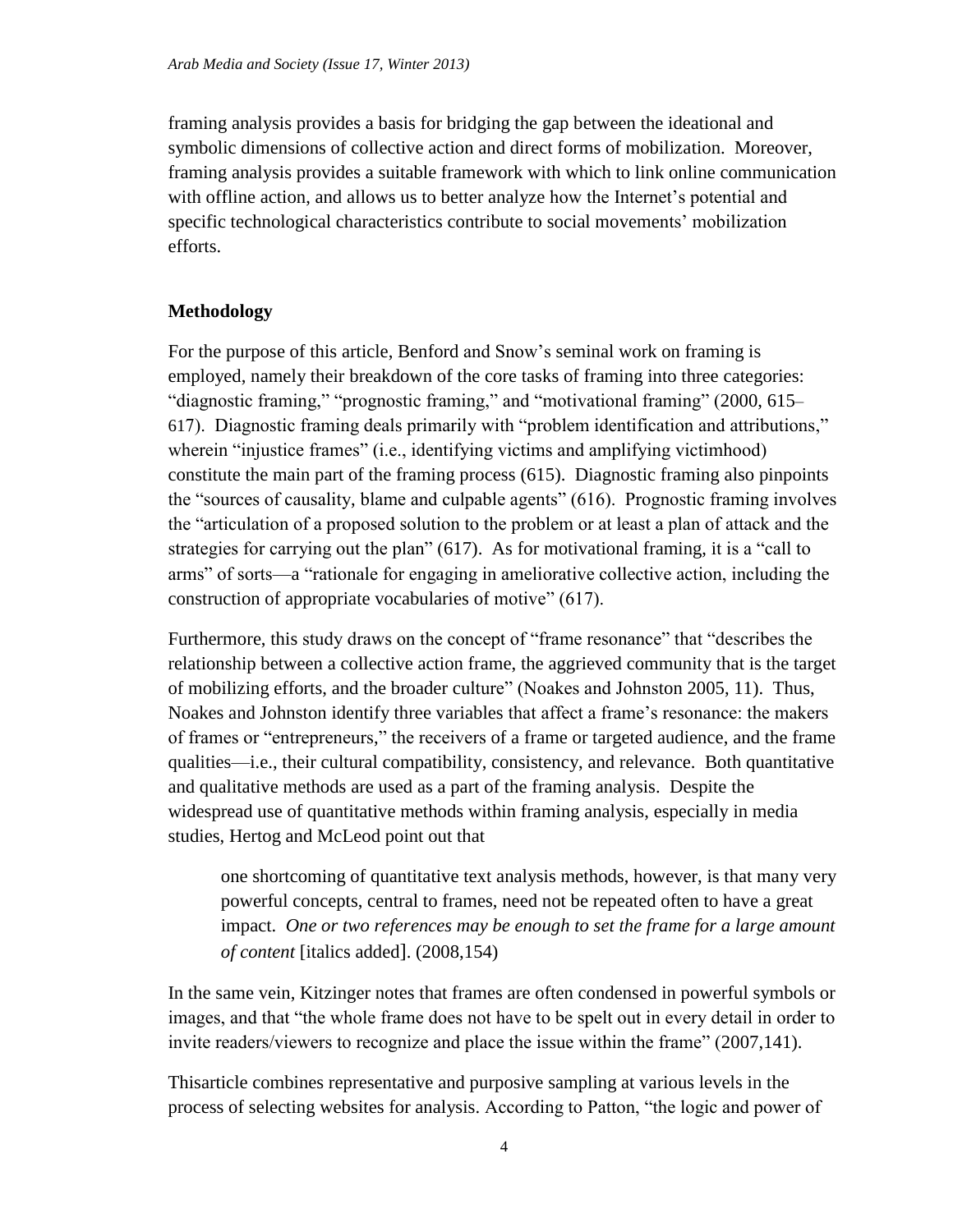purposeful sampling lies in selecting information-rich cases for study in depth…Information-rich cases are those from which one can learn a great deal about issues of central importance to the purpose of the research" (1990,169). Two levels of sampling were used to conduct this study. The first level dealt with identifying social movements that were to be the subject of study. Applying the above criteria to the plethora of groups and organizations active within Moroccan civil society and extensively discussed in existing literature on the topic, eight social movements were identified:

- 1) the Islamic-oriented movement;
- 2) the alter-globalization movement;
- 3) the human rights movement;
- 4) the feminist movement;
- 5) the Amazigh cultural movement;
- 6) theunemployed graduates movement;
- 7) the radical left movement;
- 8) the trade union movement.

These movements represent the major ideological paradigms and collective actionoriented groups constituting Moroccan civil society (see Kausch 2008; Sater 2007; Sidi Hida 2007). Many of these movements follow oppositional agendas, and aim at achieving social and political change in the country.

The next step in sampling was to identify the social movement organizations and groups within the identified social movements whose websites would be studied. Two main criteria were employed at this stage—nationalprominence and Internet penetration.The studied groups were first chosen from among groups and social movement organizations that are considered to be the major groups in a movement and operate at the national level. These groups were selected to examine the impact of the Internet on the capacity of SMOs to coordinate action and enhance organizational structure and collective identity formation at the trans-local level. The other criterion concerned whether a SMO has a website, and whether these websites reflect a sufficient degree of usage and activity. A preliminary survey of political websites in the country revealed that a limited number of SMOs have been able to set up websites, and these groups tended to be the biggest SMOs and operate at the national level. In total, 18 collective blogs, wikis and conventional websites were selected for the study.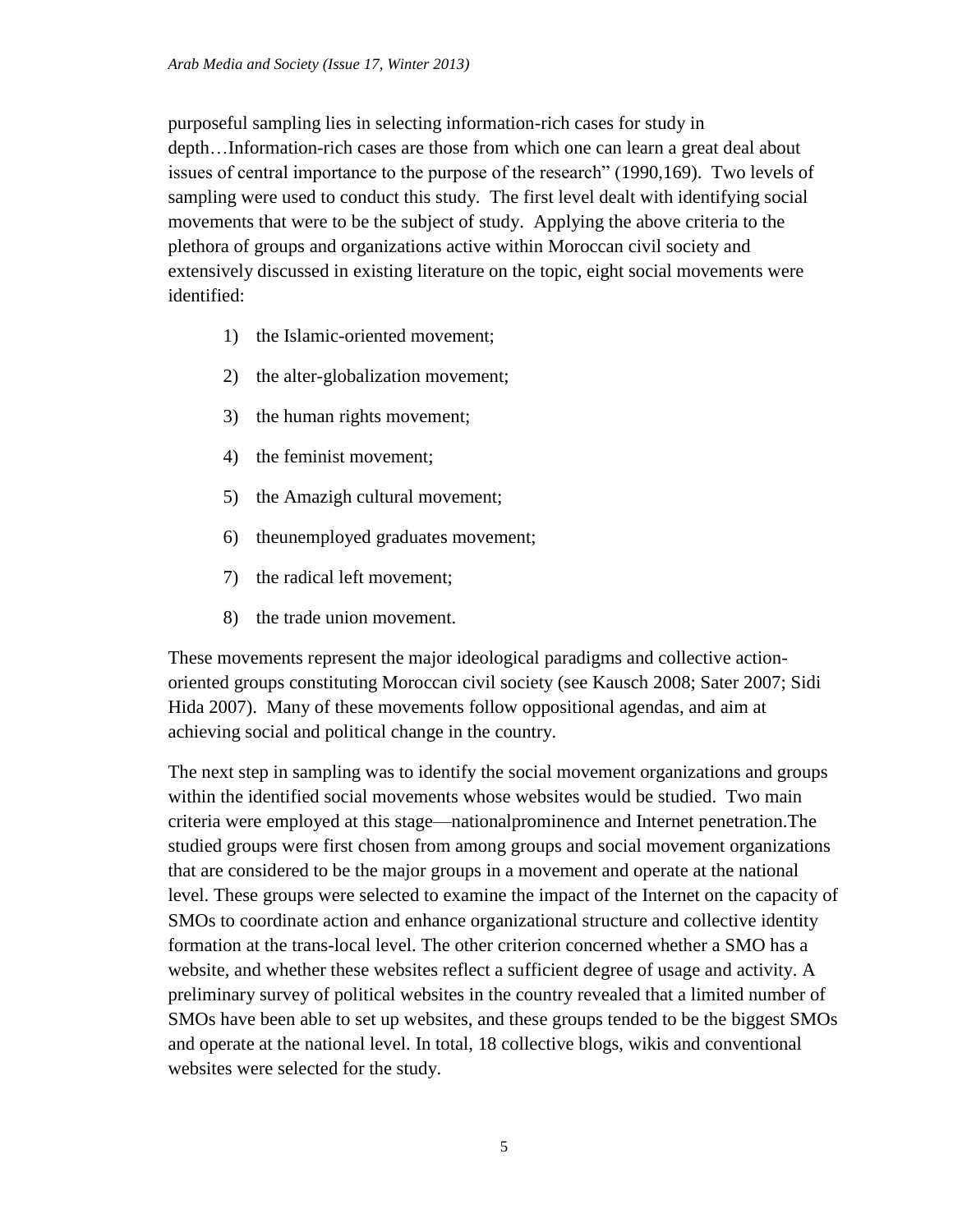| <b>Movement</b>              | Organization                                                                                | <b>Website URL</b>                                                                                                                      |  |  |  |  |
|------------------------------|---------------------------------------------------------------------------------------------|-----------------------------------------------------------------------------------------------------------------------------------------|--|--|--|--|
|                              |                                                                                             |                                                                                                                                         |  |  |  |  |
| Islamic-oriented             | 1) Justice and Charity<br>2) Unity and Reconstruction<br>3) Justice and Development         | http://www.aljamaa.net/ar/index.asp<br>http://www.alislah.org/<br>http://www.pjd.ma/                                                    |  |  |  |  |
| Human rights                 | 4) AMDH-Rabat<br>5) AMDH-Essaouira                                                          | http://www.amdh.org.ma/ar<br>http://essaouira-amdh.blogspot.com/                                                                        |  |  |  |  |
| Feminist                     | 6) Democratic Association of<br>Moroccan Women                                              | http://www.adfm.ma/index.php?lang=ar                                                                                                    |  |  |  |  |
|                              | 7) Sisters of Afterlife                                                                     | http://www.mouminate.net/ar/index/index.sht<br>ml                                                                                       |  |  |  |  |
| Alt-globalization            | 8) ATTAC-Morocco<br>9) Forum des alternatives<br>Maroc                                      | http://www.maroc.attac.org/attacmaroc/index<br>.php                                                                                     |  |  |  |  |
|                              |                                                                                             | http://www.e-joussour.net/ar                                                                                                            |  |  |  |  |
| Amazigh cultural<br>movement | 10) Amazigh blog-Ageddim<br>11) Amazigh-Ameghnass<br>12) Amazigh Network for<br>Citizenship | http://ageddim.jeeran.com/<br>http://ameghnas.blogspot.com/<br>http://www.forumalternatives.org/rac/?lang=f<br>$\underline{\mathbf{r}}$ |  |  |  |  |
| Unemployed<br>graduates      | 13) The Youth Group<br>14) Forum Group                                                      | http://alfatiya.maktoobblog.com/<br>http://marocchomeurss.blogspot.com/                                                                 |  |  |  |  |
| Radical left                 | 15) Democratic Path<br>16) Unified Socialist party                                          | http://www.annahjaddimocrati.org/<br>http://psu.apinc.org/index.php                                                                     |  |  |  |  |
| Trade union                  | 17) Democratic Labour<br>Confederation                                                      | http://www.cdt.ma/                                                                                                                      |  |  |  |  |
|                              | 18) Employees' Syndical<br>Union                                                            | http://www.umt-usf.com                                                                                                                  |  |  |  |  |

## **Table 1:** List of websites and SMOs<sup>1</sup>

### **The case of the Gaza War**

The studied websites were downloaded within a one-month period during January 2009. The choice of this period was initially motivated by the fact that in previous months, most of the studied social movement groups were actively involved in mobilizing support to demand the release of activists and citizens who were incarcerated in the wake of various social protests that galvanized many regions of the country. Many of these groups were also active during this period to demand the lifting of the Israeli blockade of the Gaza Strip. In fact, major political crises and upheavals constitute an ideal framework for the

<sup>&</sup>lt;sup>1</sup> Some of these links have changed recently because websites ceased to exist or were replaced by new ones.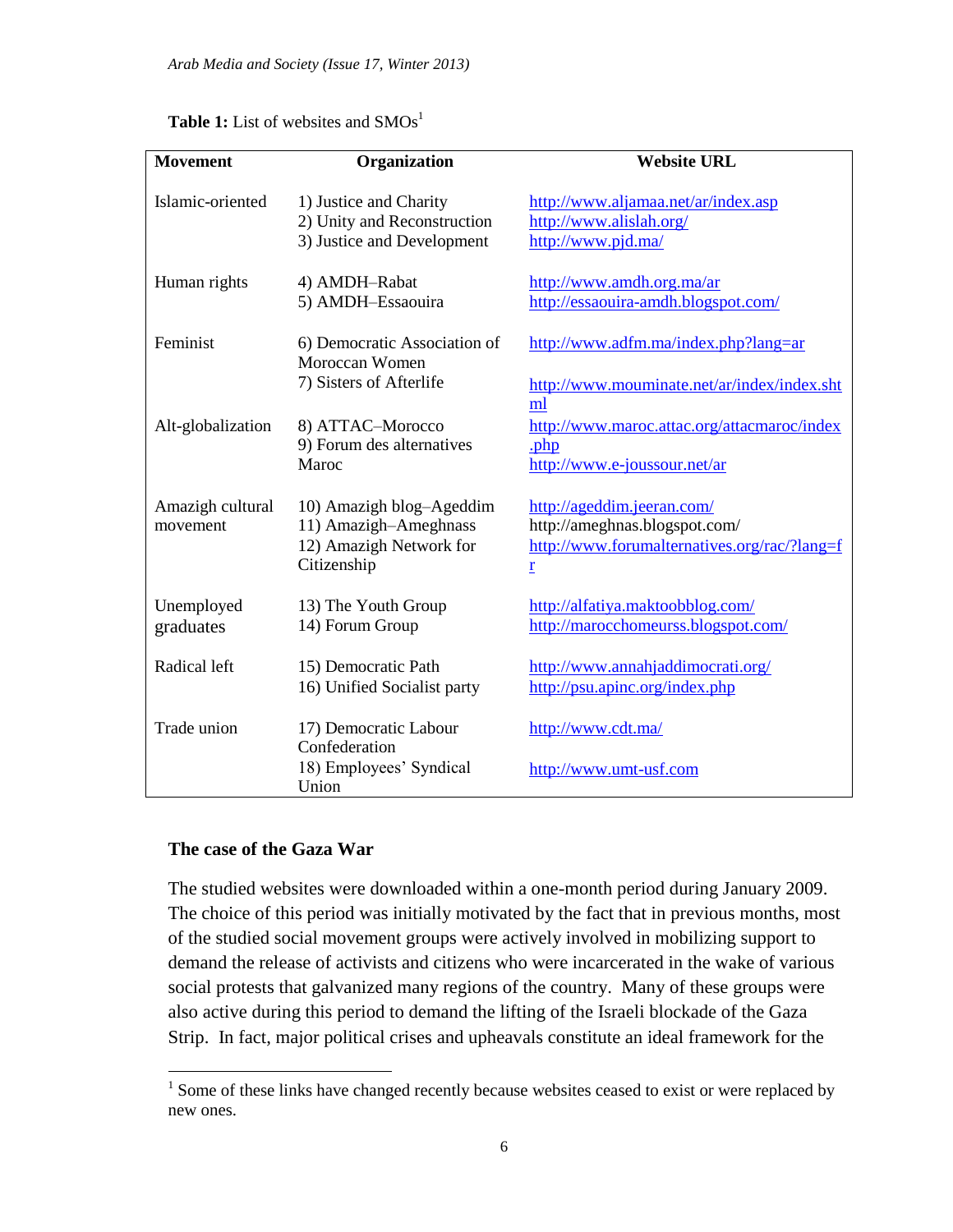study of social movements in action. This explains why "much of the recent work on social movement tactics comes out of what is referred to as 'protest event' research" (Taylor and Dyke 2004, 267). Thus, while this article deals with the role of the websites in political mobilization generally, it also focuses on framing and mobilization strategies and tactics used by social movements during the Gaza war, especially those that can help shed light on the appropriation of the Internet's potential for collective action.

As stated above, social movements' collective action typically alternates between long periods of latency and short intervals of high visibility. The bulk of literature on social movements' use of media deals with the latter periods because they provide rich environments in which to examine social movements' communication strategies. The shortness of the visibility periods also permits researchers to concentrate on a limited body of data and thus allows them to determine the impact of media on social movements' action and causes. In this sense, the Gaza war offers an "ideal" context in which to analyze and compare online framing strategies and tactics used by the studied SM/SMOs. It is an issue that has immense mobilization potential because it draws on deeply ingrained symbolic values, beliefs, and ideologies for all involved parties. The Israeli/Palestinian conflict is also of unique significance within the Arab and Islamic worlds. It is also one of the most mediated conflicts internationally, particularly during times of war and tension.Finally, it involves political actors at the local, regional and international levels from a wide spectrum of fields, from NGOs and governments to international agencies and transnational social movements. These characteristics provide an "ideal" context within which to analyze the use of the Internet in building transnational networks of solidarity and discourses.

#### **Analysis**

The first level of any type of mediated framing concerns the level of attention given to an issue, its "salience." Entman defines framing as the process of selecting "some aspects of a perceived reality and mak[ing] them more salient … to promote a particular problem definition, causal interpretation, moral evaluation and/ or treatment recommendation for the item described" (1993, 52). The salience of the Gaza war was thus examined through a thematic analysis in which an inductive coding was applied. The unit of coding was the article or single post as defined by a number of markers that include a distinct hyperlink, a title and an author or source when available. Results indicated there were important variations in the degree of salience of this issue on the websites covered by the study (see Table 2). Islamic-oriented SMO's websites are at the top of the chart with 57 percent of all posts allocated to this issue; human rights groups and alter-globalization movements' websites(namely those belonging to the Amazigh and unemployed graduates movements) also paid significant attention to the issue with 48.4 percent and 40.78 percentof posts respectively. The scarcity of attention in these websites can be explained by various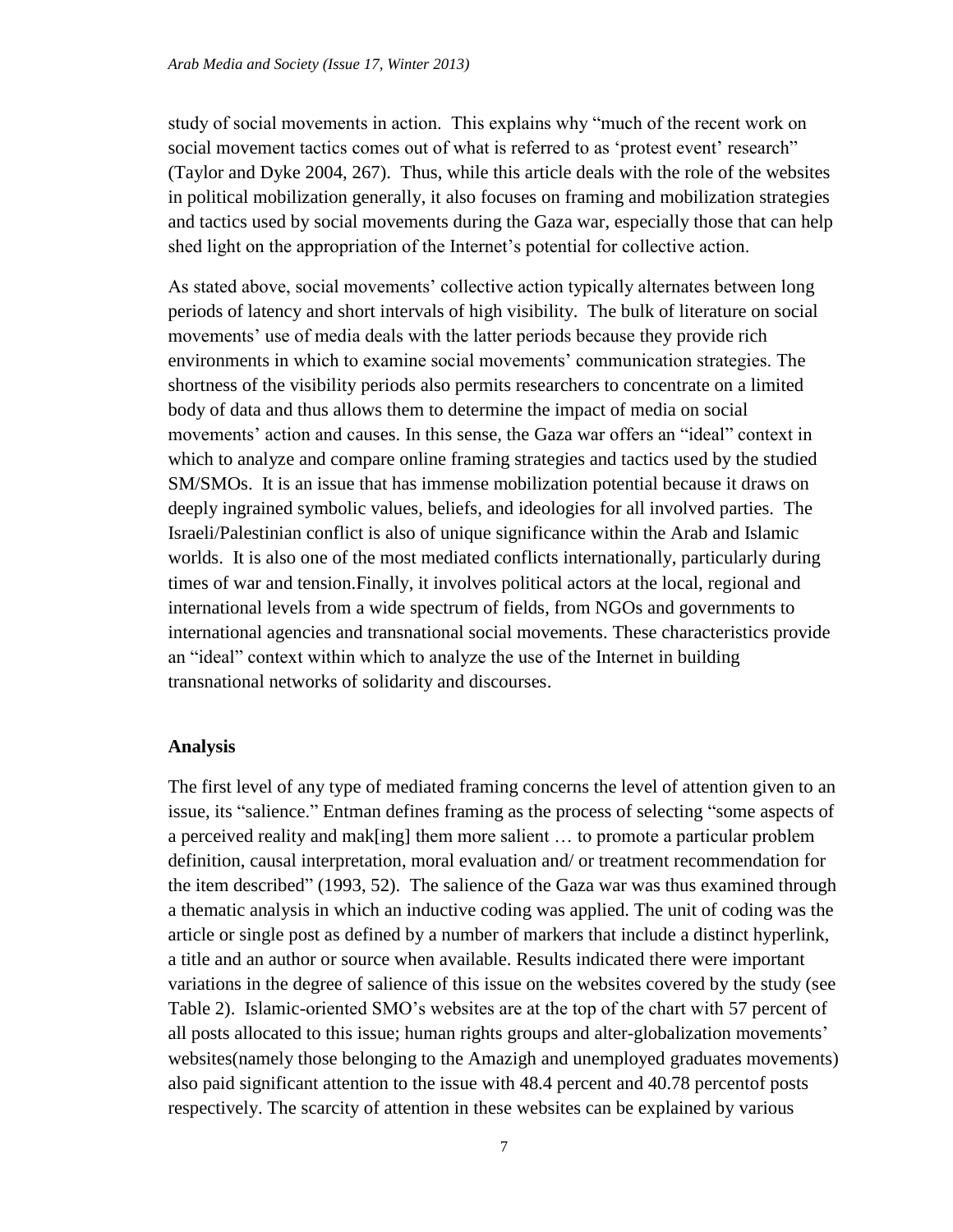reasons. As will be discussed below, many Amazigh cultural movement groups and activists consider the Palestinian/Israeli conflict as primarily an "Arab" issue that should not overshadow the Amazigh cause. In the case of other groups, this low attention is linked to the collective action strategyadopted by them. For instance, the unemployed graduates movement concentrates primarily on a single issue—lobbying the state to provide jobs.

| <b>Social movements</b> | Per. of content |
|-------------------------|-----------------|
| Islamic                 | 57%             |
| Human rights            | 48.4%           |
| Radical left            | 18.18%          |
| Alter-globalization     | 40.7%           |
| Amazigh                 | 8.6%            |
| Feminist/Women          | 37.5%           |
| Unemployed graduates    | 8%              |
|                         |                 |

### **Table 2:** Salience of Gaza issue

Collective action framing deals with more than the issue of salience. To this end, Benford and Snow's (2000)three main tasks of framing are analyzed—diagnostic, prognostic, and mobilization framing. In addition to these main tasks, the study explored other framing strategies used to increase "frame resonance" that "describes the relationship between the collective action frame, the aggrieved community that is the target of mobilizing efforts, and the broader culture" (Noakes and Johnston 2005, 11). Though a large number of frame resonance strategies have been discussed in literature, this article focuses on those that can shed light on the use of the Internet as a medium in the case of Gaza: "frame amplification," "frame articulation" or "bridging," and the "credibility of the 'frame's promoters $\cdot$ " (11).

# **Diagnostic framing**

As mentioned earlier, diagnostic framing defines the boundaries of a problem or injustice, "telling what is wrong and why" (Noakes and Johnston 2005, 5); it also identifies the victims and the parties to blame for this injustice. Analysis of diagnostic framing was done by going through the data to identify "master frames"—i.e., those frames that are specific to the movement and play an organizational role (Benford and Snow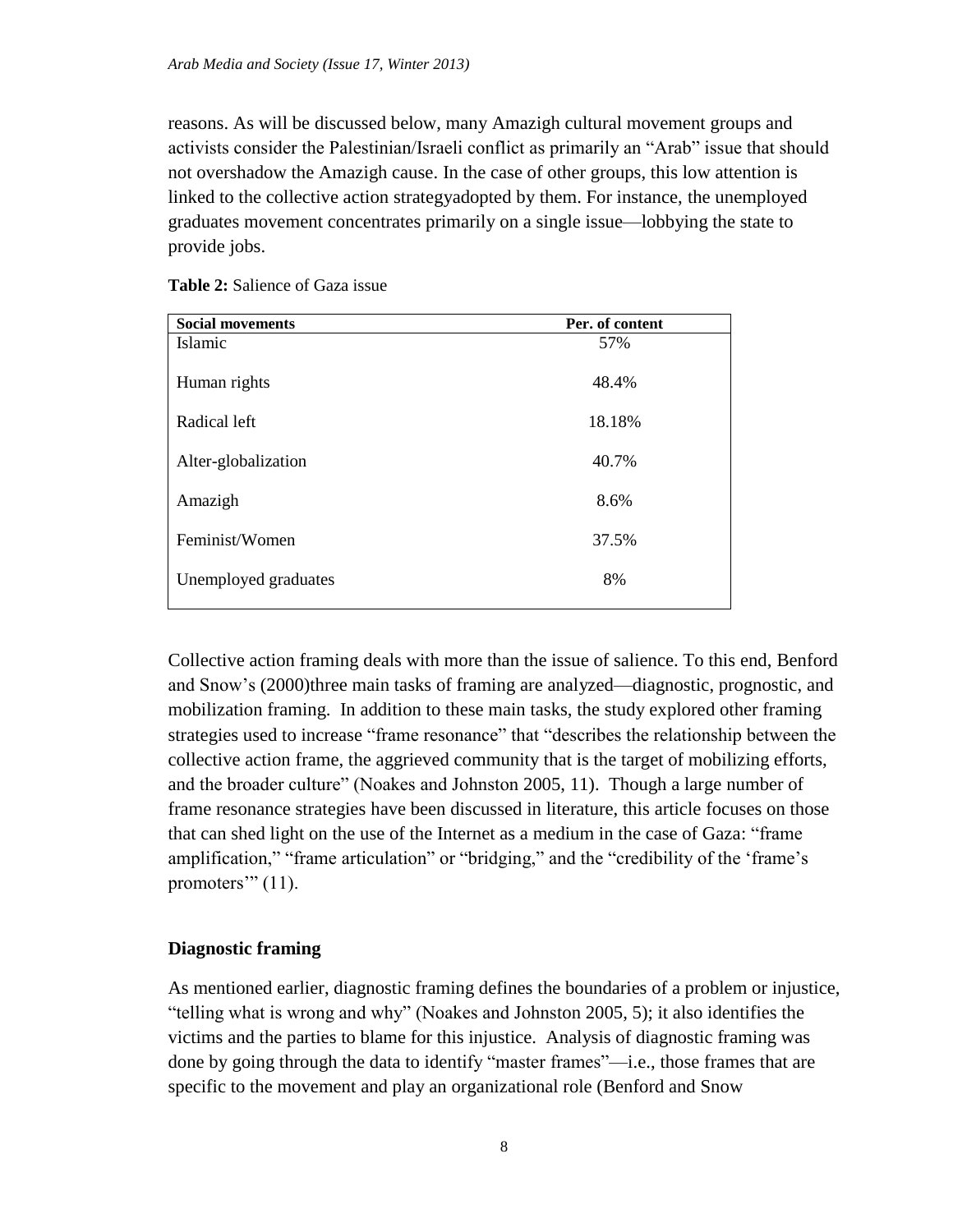2000,219)—and the sub-frames derived from the master or primary ones. Various interpretations about the war on each website were organized in a chart to establish similarities and identify the primary frame from which other interpretations were derived.

Information about victims and parties to blame for the problem was also noted. Although the data shows that all groups share the belief that the Gaza war was part of a continuing injustice against the Palestinian people perpetrated by the state of Israel, it also reveals important variations in the way these groups interpreted the attack and the causes behind it. Two master or primary frames have emerged from the data: the "war on Islam" frame and the "imperialist war" frame (see Figures 1 and 2).



**Figure 1:** The "war on Islam" frame

Islamic-oriented websites largely subscribed to "the war on Islam" frame. Thus, the Gaza war was interpreted mainly as a war on Islam launched by a Judeo-Christian coalition and abetted by collaborative Arab/Muslim undemocratic governments. The attack was in fact considered just the latest chapter in a hundred-year-long victimization of Muslims at the hands of Christians, now in a coalition with the Zionist "enemy." While this worldview has existed since the early days of the conflict, it has gained unprecedented support in the last decade with the "war on terror." More important, the 2009 war in Gaza is specifically viewed as a war not only against the Palestinian people in general, but also and especially against Hamas, an Islamic movement that was democratically elected in Gaza.

The "global imperialism" frame was dominant on leftist-oriented websites that include alter-globalization and human rights SMOs, as well as on sites of the Amazigh cultural movement and radical left parties. According to this frame, the Gaza war and the Palestinian/Israeli conflict in general are perceived to be an integral part of global imperialist wars and dominance felt especially in the Middle East. Equally, Arab regimes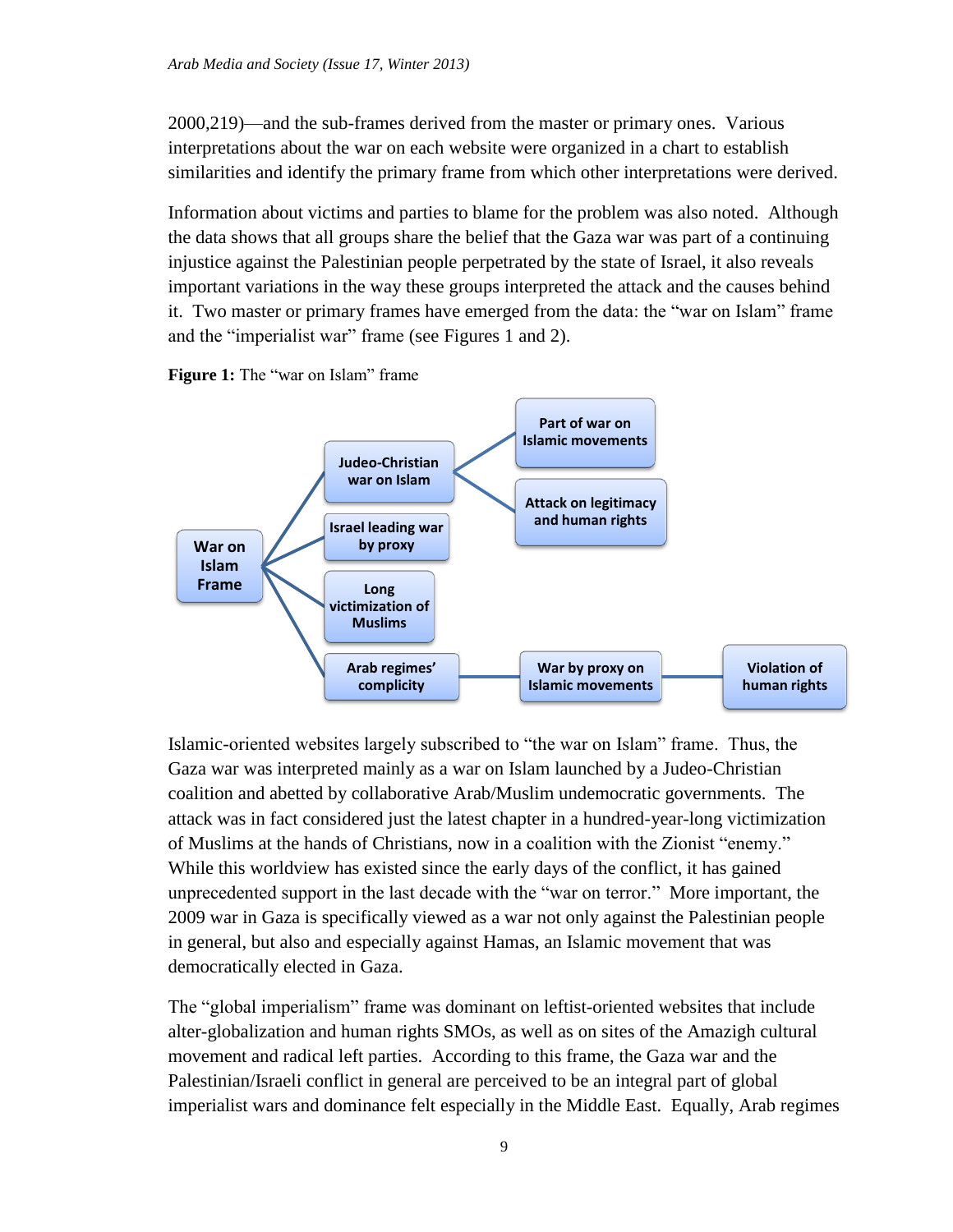are blamed for being "lackeys" that impose imperialism against the will of the people of the region. The "imperialist" and "war on Islam" frames share many features, particularly in their focus on the international character of the Gaza war and Israel's link to the West or imperial powers. Both frames also expose the role of undemocratic local regimes in supporting the war, either overtly and covertly, and in oppressing the region's people. However, while Islamic-oriented SMOs view that religious and cultural "differences" are the main factors behind the war, leftist-oriented movements considerthe wara product of the relentless expansionism of capitalism and neo-imperialism.

**Figure 2:** The "imperialist war" frame



#### **Frame articulation**

Frame articulation involves "the connection and alignment of events and experiences so that they can hang together in a relatively unified and compelling fashion" (Benford and Snow 2000, 622). This is achieved by assembling, collating and packaging different perspectives on various events and experiences, which result in the creation of new frames and interpretations. Analysis of the two main frames used to describe the Gaza attack shows that they both articulate distinct components, as all groups try to produce frames that can mobilize actual and potential constituencies. However, identity-oriented movements (such as the Islamic and Amazigh cultural movements) were more able to draw on local cultural context to frame the issue. As Tarrow argues, "it is the combination of new frames embedded within a cultural matrix that produces explosive collective action frames" (1998, 122). A telling example is provided by the framing of the issue on websites belonging to the Amazigh cultural movement. Because these blogs are collective and used by diverse Amazigh groups, a multitude of interpretations and opinions added up to form a complex frame that ran through a large number of posts.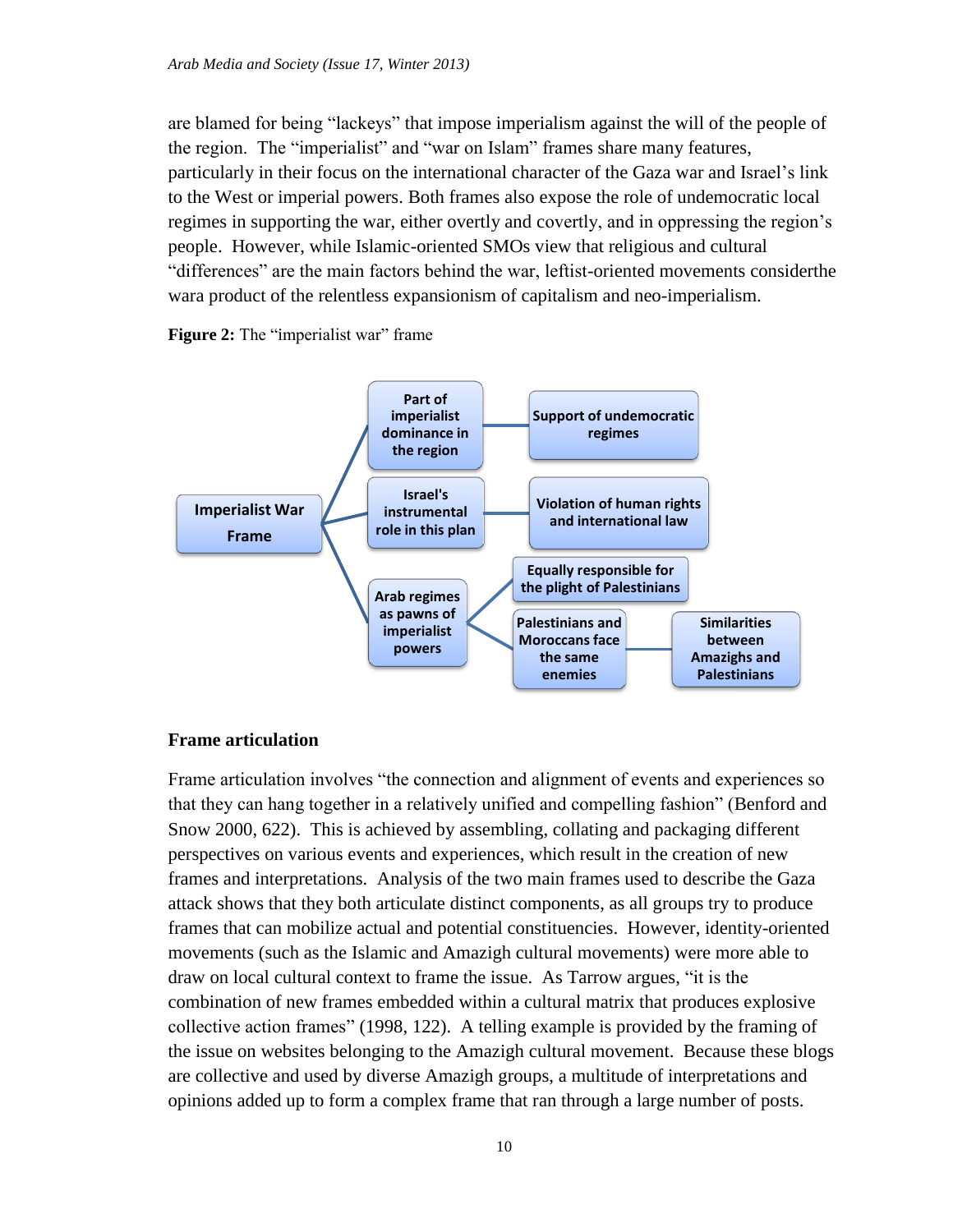While the Gaza conflict was generally perceived in the Muslim/Arab world as an act of aggression perpetrated by Israel and the US against the Palestinians, a large number of posts about the war ascribed responsibility for the suffering and victimhood of Palestinians almost equally to "Arab" treason and collaboration. The title of one post on the Ageddim blog, for instance, reads "Gaza is dying and the collaborators are silent," while another one reads "death for traitors, both Arab and Zionist." A number of other posts questioned the broadsolidarity with Gaza of Moroccans, especially in Amazighmajority regions, arguing that it smacks of pan-Arab nationalism, which the ACM militates against. While they expressed solidarity with Gaza, these sites explained they were doing it "only from a human rights perspective" and not out of ethnic or religious sympathies. These framing tactics served to define not only the boundaries of the conflict, but also the type of solidarity to express and the possibilities or limits of action that could have been taken to address the injustice.

Frame articulation can also be done through the use of non-textual tools, especially hyperlinks. This function provides an easy and efficient way to link ideas and texts on multiple and different websites, offering users more control over the construction of frames by allowing them to choose to follow the provided links or not. Hyperlinking also creates a non-linear relationship between various sets of frames. Analysis of this function was carried out by paying particular attention to the use of hyperlinks within textual data and has demonstrated that the use of in-text hyperlinks remained very limited.Only four websites, namely the Arabic and French E-Joussour websites and the ACM–Ameghnas and Ageddim blogs, use hyperlinks. The majority of these links, however, are not embedded within texts themselves, but are provided at the end of texts as references to the sources of texts and their authors.

# **Frame amplification**

Frame amplification involves "accenting and highlighting some issues, events, or beliefs as being more salient than others" (Benford and Snow 2000, 623). Analysis has demonstrated that amplification of the Gaza injustice frames was achieved primarily through the tremendous attention paid to the issue by the majority of social movements. Amplification of the issue was also accomplished via the large number of multimedia tools permitted by the Internet. Compared to frame articulation, the majority of websites drew extensively on non-linguistic tools (especially graphics) for the purpose of frame amplification.

The use of graphics on the studied websites was analyzed by observing and measuring the extent to which textual items on the homepage and second page were reinforced with visual items such as pictures, slideshow photos, flashing images, caricatures, and other types of illustrations. Thus, separate paragraphs or titles on the homepage that function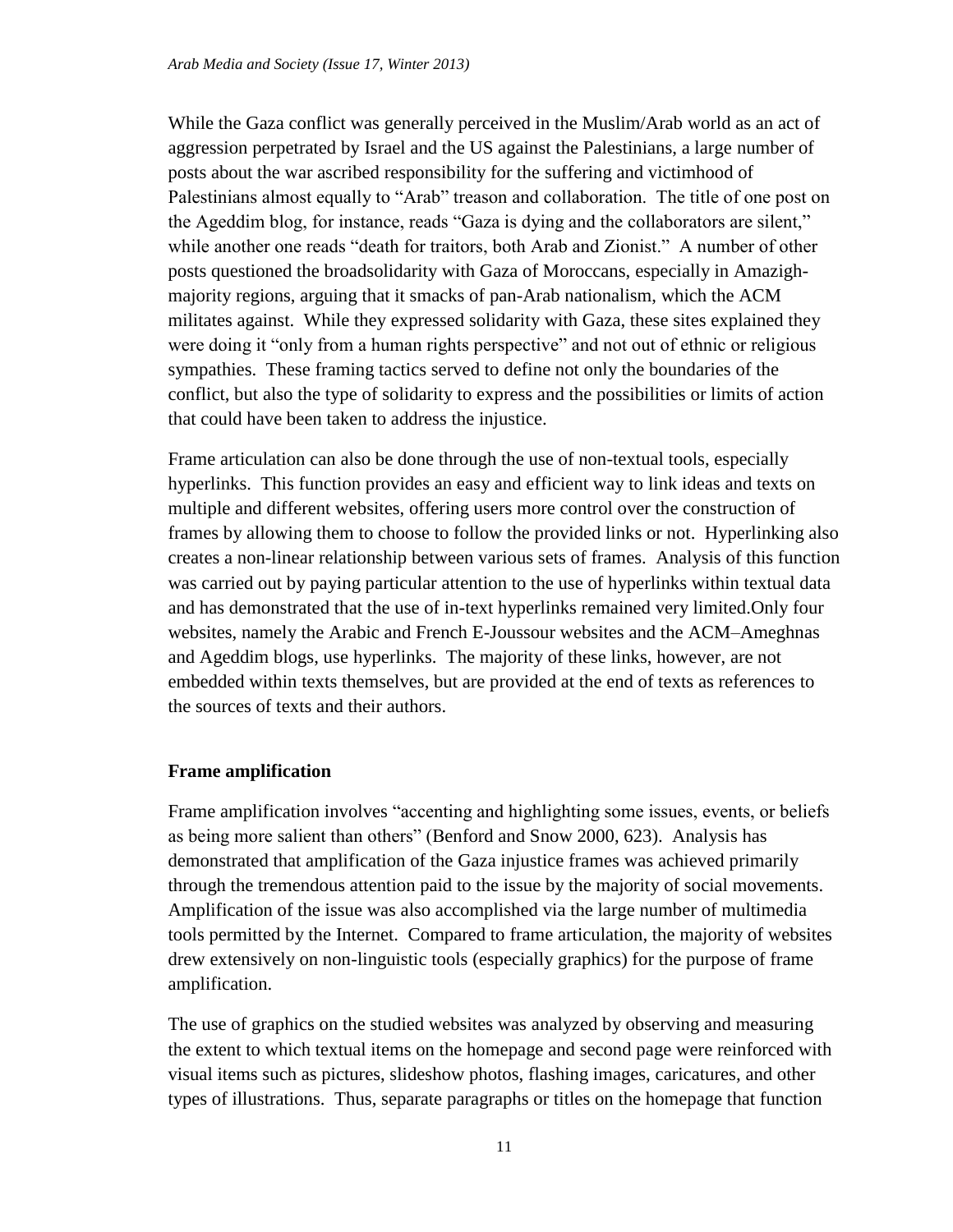as hyperlinks to larger texts or articles are here considered as the basic units for analysis. Moreover, a differentiation was made between two levels of graphics: those used on the homepage, and those used on the second-level linked pages. The results obtained were then coded in a scale between 0 and 3 to provide a synthesis of the use of graphics on both the first- and second-level pages (see Table 3).

| SM/SMO               | Graphics % | Graphics %        | Code           |  |
|----------------------|------------|-------------------|----------------|--|
|                      | Homepage   | Second-level page |                |  |
| Islamic-oriented     | 60.3       | 50.6              | 3              |  |
| Human rights         | 73.2       | $\boldsymbol{0}$  | $\overline{2}$ |  |
| Alter-globalization  | 18.7       | 1.5               | 1              |  |
| Amazigh              | 67         | 40.3              | 3              |  |
| Feminist/women       | 36.6       | 55.2              | $\overline{2}$ |  |
| Unemployed           | $\Omega$   | 61.3              | $\overline{2}$ |  |
| graduates            |            |                   |                |  |
| Radical left parties | 11.4       | 5.6               | 1              |  |
| Trade union          | 21         | 1.33              | 1              |  |
| <b>Median</b>        | 36.02      | 26.97             |                |  |

**Table 3:** Use of multimedia on websites

*N.B.: 0 (absent); 1 (low 1 > 25); 2 (medium 36 > 50); 3 (high 50% >)*

Analysis has shown that with the exception of trade unions and radical leftist sites, the majority of activist websites drew heavily on graphics—mainly photos and pictures, and to a lesser extent caricatures and slideshows. Islamic-oriented SMOs' websites, followed by the Amazigh cultural movement's blogs, are the richest in terms of the use of graphic material on homepages and second-level pages. Justice and Charity's website featured a Flash photo slideshow with pictures of victims, specifically children, labeled with the phrases such as"Gaza: from siege to extermination" or "a new Zionist holocaust" rendered in a largered font mimicking streamsof blood. Drawing parallels between the Holocaust and Israel's attack on Gaza is used by the majority of websites as a tactic to magnify the suffering of Palestinians, but occurs more frequently on Islamic-oriented sites.

Moreover, the Justice and Charity website made use of Flash slideshows to display marches and protests in solidarity with Gaza and a scrolling news bar that provided news and updates about the event. It also used flashing ad banners inviting users to participate in an instantaneous discussion with the movement's leader on the theme of "how we can support Gaza." Likewise, the Unity and Reconstruction website drew heavily on web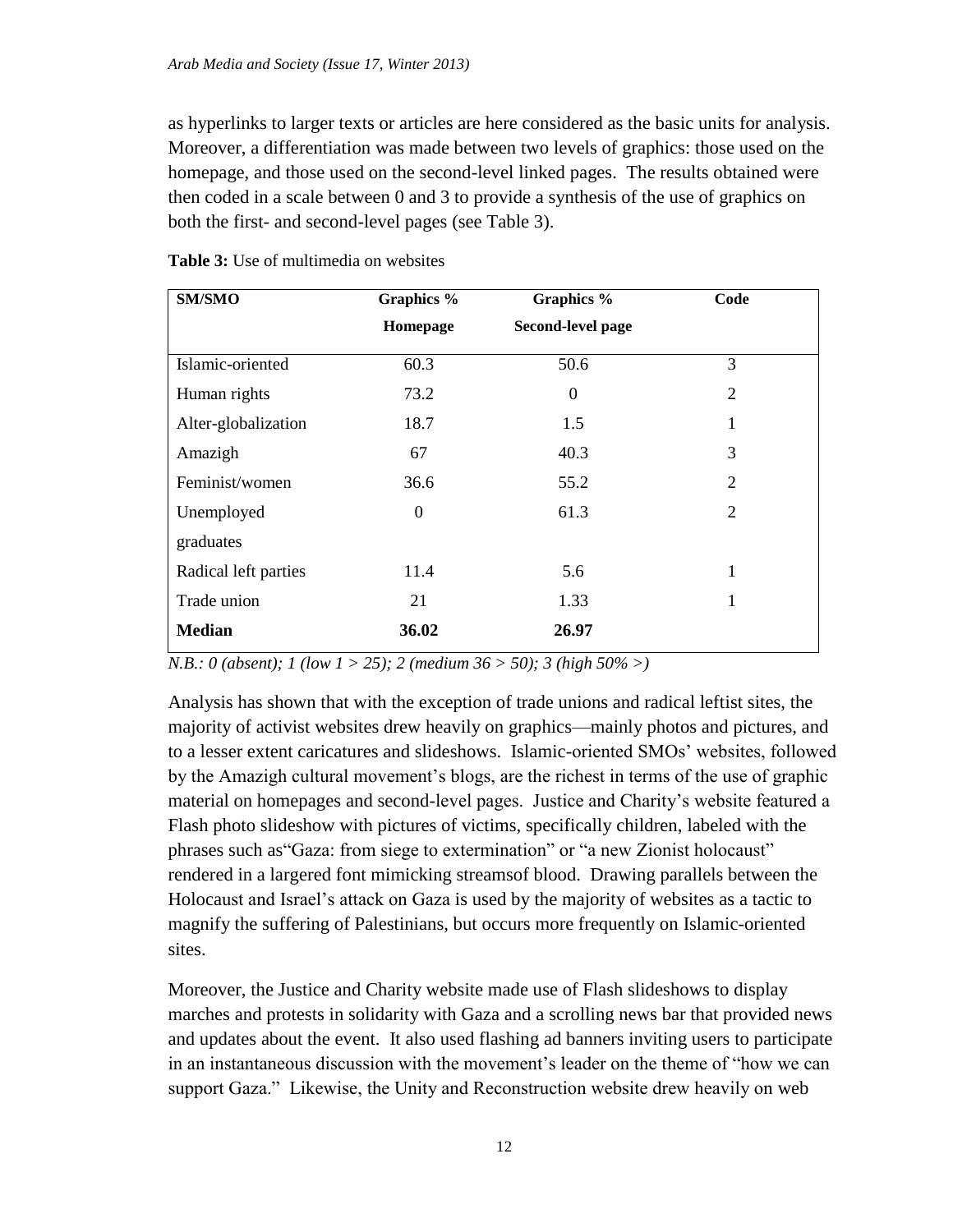tools such as Flash photo slideshows of Gaza victims and solidarity statements. On the main top banner of the website, which normally only features the logo of the movement and its leader's picture, Flash slideshows appeared. These slideshows urged users to send their suggestions to the site about how to help Gaza, and presented pictures of Palestinian children crying.

The majority of websites featured pictures and illustrations borrowed from other websites or that were circulated widely by e-mail. In addition to pictures of victims, many websites featured caricatures, such as a caricature on the Amazigh blog "Ageddim" that made fun of Islamic countries' armies and their inability to help Palestinians.

# **Prognostic and motivational framing**

In theory, diagnostic, prognostic, and motivational framing describe distinct processes namely, identifying injustice, proposing a solution, and motivating constituencies to take action. In practice however, the frames are most of the time interconnected through multiple framing and discursive tactics. While the "war on Islam" frame was used on Islamic-oriented SMOs' websites to provide a diagnosis or interpretation of the Gaza war, it also served to mobilize constituencies into action by tapping into collective memory, religious beliefs, and shared culture. Diagnostic framing also linked the victimization of the Palestinians to that of the people in the region—and at the same time, equated the responsibility of the West and Israel with that of the authoritarian Arab regimes.Through this, diagnostic framing served to identify not only the roots of the injustice, but also what could be done to address it, particularly by establishing democracy in these countries. Gamson's study, for instance, highlighted many levels of agency that range from pro-action discourse in activists' conversations to the media's focus on social movements' protests (1992, 61–68).

Similarly, on the studied websites multiple solutions and strategies of action were proposed by various social movements.These solutions varied from forming Islamic alliances against "new crusades" to the need to establish democracy in Arab societies, thereby allowing people to participate more actively in supporting the Palestinians. For the purposes of this study, prognostic and motivational framing were analyzed by examining the use of the Internet's characteristics as a technology and medium in collective action. Accordingly, three mobilization aspects were identified in the data on Gaza: a) news and reports about action taken; b) an action calendar and call for participation in upcoming offline action, such as protests, sit-ins, information on how to donate money; and c) online-based action.

Results (see Table 4) show that the bulk of motivational framing on the studied websites focused on reporting past actions such as news of protests and sit-ins. Only half of the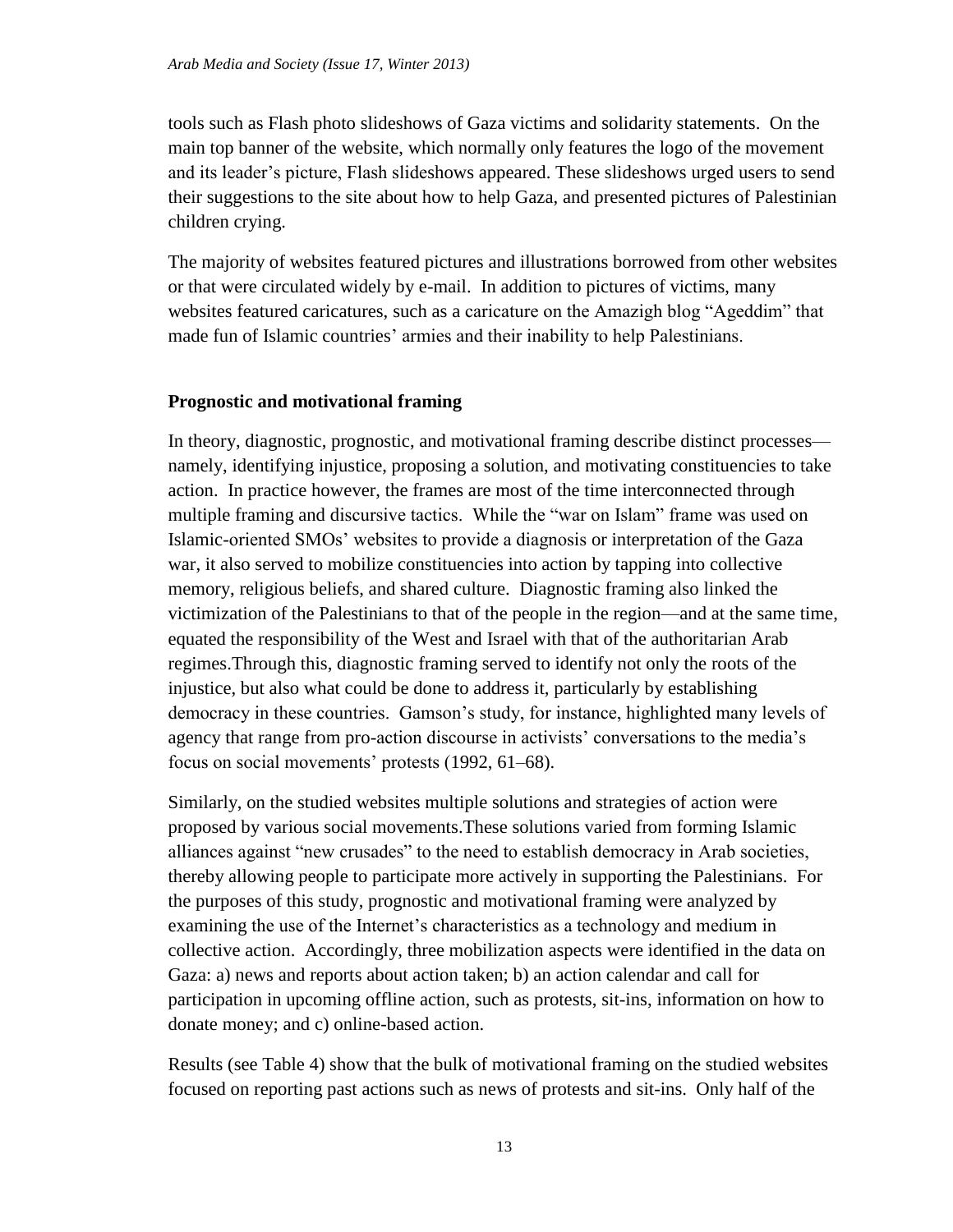websites (those belonging to Islamic, human rights, Amazigh, and alter-globalization movements) provided an action calendar or other types of calls for future action. Finally, online-based action was found only on one website, namely that of Unity and Reconstruction.

| <b>Social movements</b> | <b>Action news &amp; reports</b> | Action calendar &<br>call for offline- | <b>Online action</b> |  |
|-------------------------|----------------------------------|----------------------------------------|----------------------|--|
|                         | $\frac{6}{9}$                    | action<br>$\%$                         | $\frac{0}{0}$        |  |
| Islamic-oriented        | 42                               | 9.8                                    | 3                    |  |
| Human rights            | 87.5                             | 25                                     | $\boldsymbol{0}$     |  |
| Alter-globalization     | 53.25                            | 35.3                                   | $\theta$             |  |
| Amazigh                 | 61.2                             | 7.2                                    | $\theta$             |  |
| Feminist/women          | 20                               | $\boldsymbol{0}$                       | $\theta$             |  |
| Unemployed graduates    | 100                              | 0                                      | $\theta$             |  |
| Radical left            | 70                               | $\theta$                               | 0                    |  |
| Trade union             | 17                               | 6                                      | 0                    |  |

**Table 4:** Prognostic and motivational framing

A significant portion of the data on the Gaza war issue was limited to solidarity statements and action reports in the form of text, photo, and video files documenting protests, marches, and various other solidarity activities. Highlighting the action taken by a group has a direct mobilization effect in that it provides actual and potential constituents with clear and tangible examples of "what to do" and encourages them to join in future street protests. Gamson also argues that mobilizing people to take direct action is a daunting task because of a "structural impediment to collective action" that can be reinforced by "a political culture that operates to produce quiescence and passivity" (1992, 60). Street protests and demonstrations were the first level of a "visually affirmative action" used by civil right movements in the United States, while thereporting of these activities by the media, especially television, is another level of this visualized action (60–61). Further, explaining the role of communication about action in expanding collective action opportunities, Tarrow asserts that

by communicating information about what they do, once formed, movements create opportunities—for their own supporters, for others, for parties, and elites. They do this by diffusing collective action and displaying the possibility of coalitions, by creating political space for kindred movements and counter movements, and by producing incentives for elites and third parties to respond to. (1998, 88)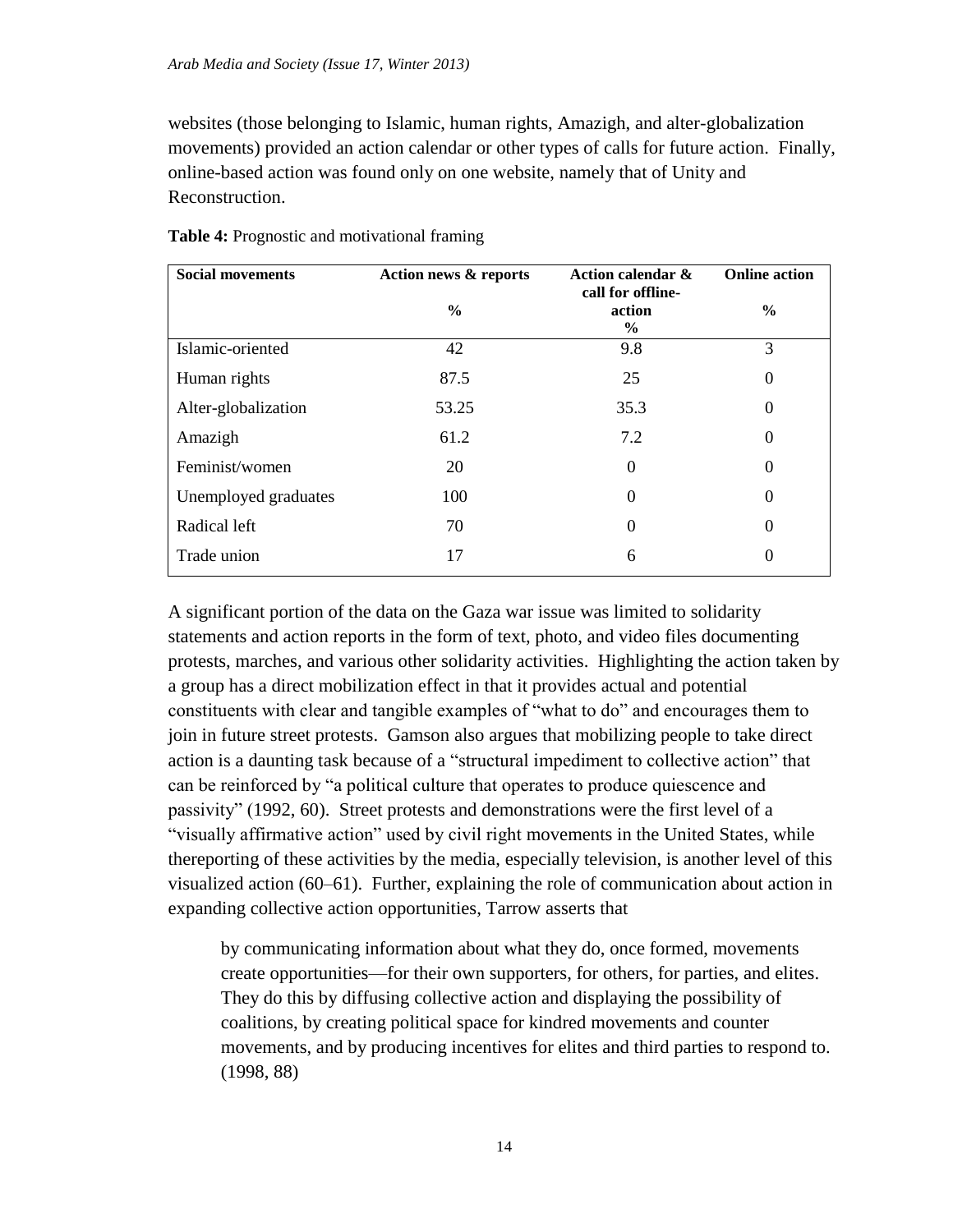Thus, highlighting action taken by state-harassed groups such as the Justice and Charity and ATTAC SMOs provides these groups with a rare opportunity to showcase their mobilization and organizational abilities, sending information to potential members and adversaries alike.

Technical and bandwidth limitations imposed restrictions on the number of photos and other multimedia files that can be posted on the websites. As a solution, a number of groups posted links to additional photo and video files that can be accessed and viewed on social networking sites such as Flickrand video sharing platforms (mainly YouTube). This use testifies to the convergence between multiple media platforms, and to the many possibilities offered by the Internet to bypass resource, technical, and political barriers in order to achieve better results.

Whereas a large number of groups posted video clips about demonstrations and other types of action, Islamic-oriented SMOs used video files more extensively. An example is the case of Justice and Charity, which has many channels on YouTube and hundreds of video clips on display. As a hugely popular<sup>2</sup> and mainly visual platform, YouTube and other online video sharing tools are used by these movements to foil state censorship and to reach different and larger audiences beyond the limited circles of constituencies and sympathizers.

Equally important, while nearly half of the studied websites provide information about future (offline) action, only the Islamic movements' websites used multimedia features to call for action and more important, allowed users to take action online. On the Justice and Charity website, horizontal menu bars invited users to participate in the movement's online forums to express their solidarity, announce future marches and encourage people to stage public protests. Likewise, Flash slides called on users to participate in instantaneous discussions with the movement's leaders about how to support Gaza. The slides also instructed users to download files containing a large number of pictures of the sit-ins and marches that movement members participated in around the country.

Similarly, as soon as the war started, Unity and Reconstruction's website invited users to send their suggestions on how to help Gaza. Justice and Development's website was the only one to use a video call by the party's secretary general, Abdelilah Benkiran, in which he urged members to participate massively in protests and to support Palestinians. Referring to the biggest rally that took place in Casablanca in support of Gazaon 18 January 2009, one Flash image on the top menu bar read: "After the one-million march: Al-Islah (Reconstruction) website welcomes your suggestions." This example shows how online action enhanced and promoted offline action to keep constituencies alert and ready for further activities.

 $\overline{a}$ 

 $2$  According to Alexa.com, YouTube is the second most visited site by Internet users in Morocco after Facebook.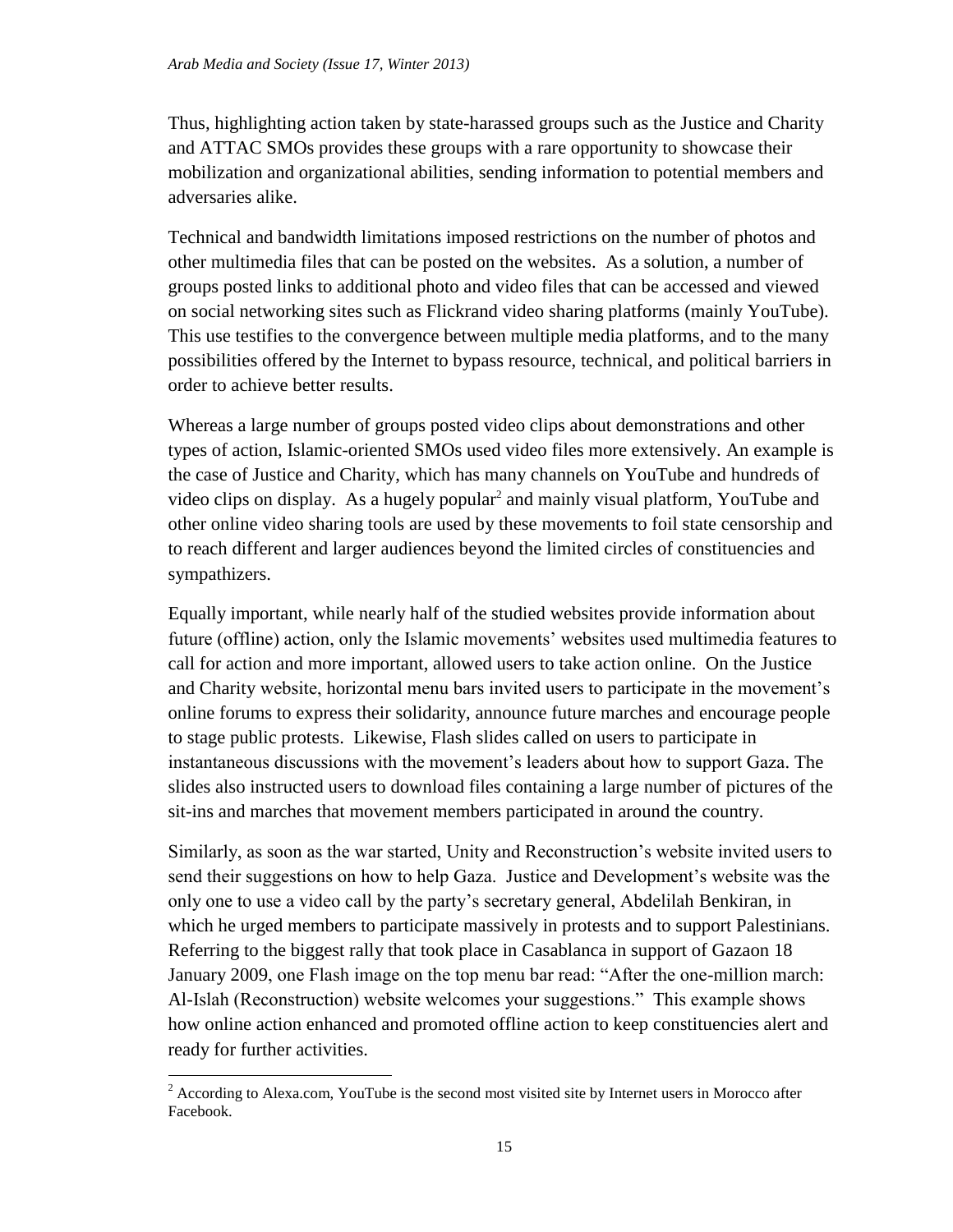Apart from the extensive use of video and photo sharing platforms (such as YouTube, DailyMotion and Flickr), social media platforms like Facebook and Twitter were not employed by all the groups for mobilization. Such an absence reflects how these media became popular only after the eruption of the Arab Spring with the Tunisian revolution in December 2010.Another reason for the low level of online-based mobilization was the lack of technical, human, and hardware resources needed to set up and follow up on such online functions as petitions and fund raising. These limitations in fact encouraged some groups to resort to a kind of bricolage approach by using handwritten petitions calling for demonstrations and posting them online.

### **Frame entrepreneurs and credibility**

Social movement theorists agree that within SM collective action, the credibility of a frame depends largely on the credibility of the makers of the frame, their authority and their professional credentials and status (Benford and Snow 2000; Gamson1992; Noakes and Johnston 2005; Wathen and Burkell 2002). Identifying frame entrepreneurs is an integral part of frame analysis because "diagnosing a problem always entails identifying the actors who are entitled to have [an] opinion on it…. It is through symbolic conflict that certain actors succeed in being recognized as entitled to speak in the name of certain interests and tendencies" (Della Porta and Diani 2006, 75). In the same vein, Benford and Snow claim that "it is a well-established fact in the social psychology of communication that speakers who are regarded as more credible are generally more persuasive" (2000, 621). Similarly, Wathen and Burkell (2002) maintain that the factors influencing credibility at the level of the source are the authors' and sources' expertise and knowledge, in addition to their trustworthiness, credentials, attractiveness and homogeneity with the receiver's beliefs and context.

An assessment of the credibility of frame makers, however, must take into consideration the specificity of the medium and the way users interact with it. The Internet is often described as challenging established authorship conventions constructed around the notion of an individual author or writer. The Internet is "largely composed of texts produced through corporate authorship, constantly revised, often borrowed, and frequently parasitic on other texts to which they are linked" and thus "the Web text is more like an organism than like a work" (Warnick2004, 258). A number of studies have concluded that in the absence of filtering and gate-keeping systems guaranteeing credibility, as in other media, Web users tend to resort to other markers. These include factors such as website design, the website's domain, and the author's credentials and institutional affiliations (Rieh and Belkin 1998; Rieh 2002; Taraborelli 2008). Equally important, in his study of how users evaluate credibility on the web, Rieh posits that determining authority on the Internet can be based on "whether two parties belong to the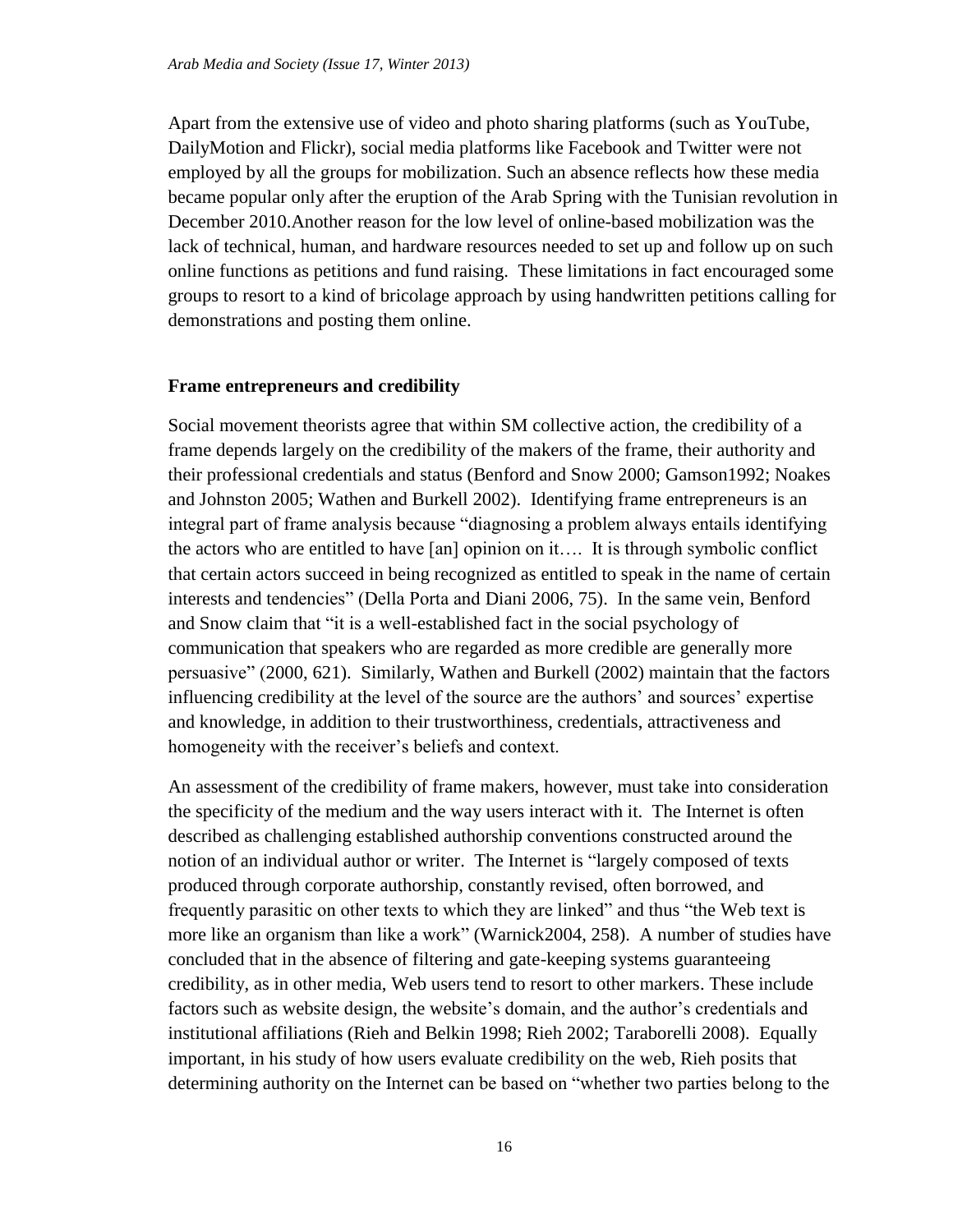same, or different reference groups" (2002, 155–156). In other words, credibility is based not only on characteristics of information and sources, but also on users' expectations.

To study frame entrepreneurs, ten categories were coded and the authors of the textual items in the data wereobserved accordingly:

(1) The organization: text units that are signed either by a collective title/name of a group or by the group's leader(s); or, in the case of a collective website, by the webmaster;

(2) Activists: individual authors wereconsidered to be "activists" of the group itself unless information is provided otherwise;

(3) Affiliated groups (aff.): SMOs that belong to the social movement of the group under study;

(4) Mainstream media (MSM);

(5) Alternative media (AM);

(6) National civil society (nat.);

(7) Regional civil society (reg.): NGOs and social movements in the Middle East and North Africa;

(8) International civil society (int.);

(9) Anonymous (ano.);

(10) Official (off.): includes governmental and semi-governmental institutions and agencies, as well as international financial institutions, such as the IMF.

Analysis was performed by identifying and counting the authors in each category. The results were then turned into percentage values that were afterwards coded using a scale from 0 (absent) to 3 (high). Results (see Table 5) reflect distinct communication patterns that run along ideological, organizational and collective action strategy variations.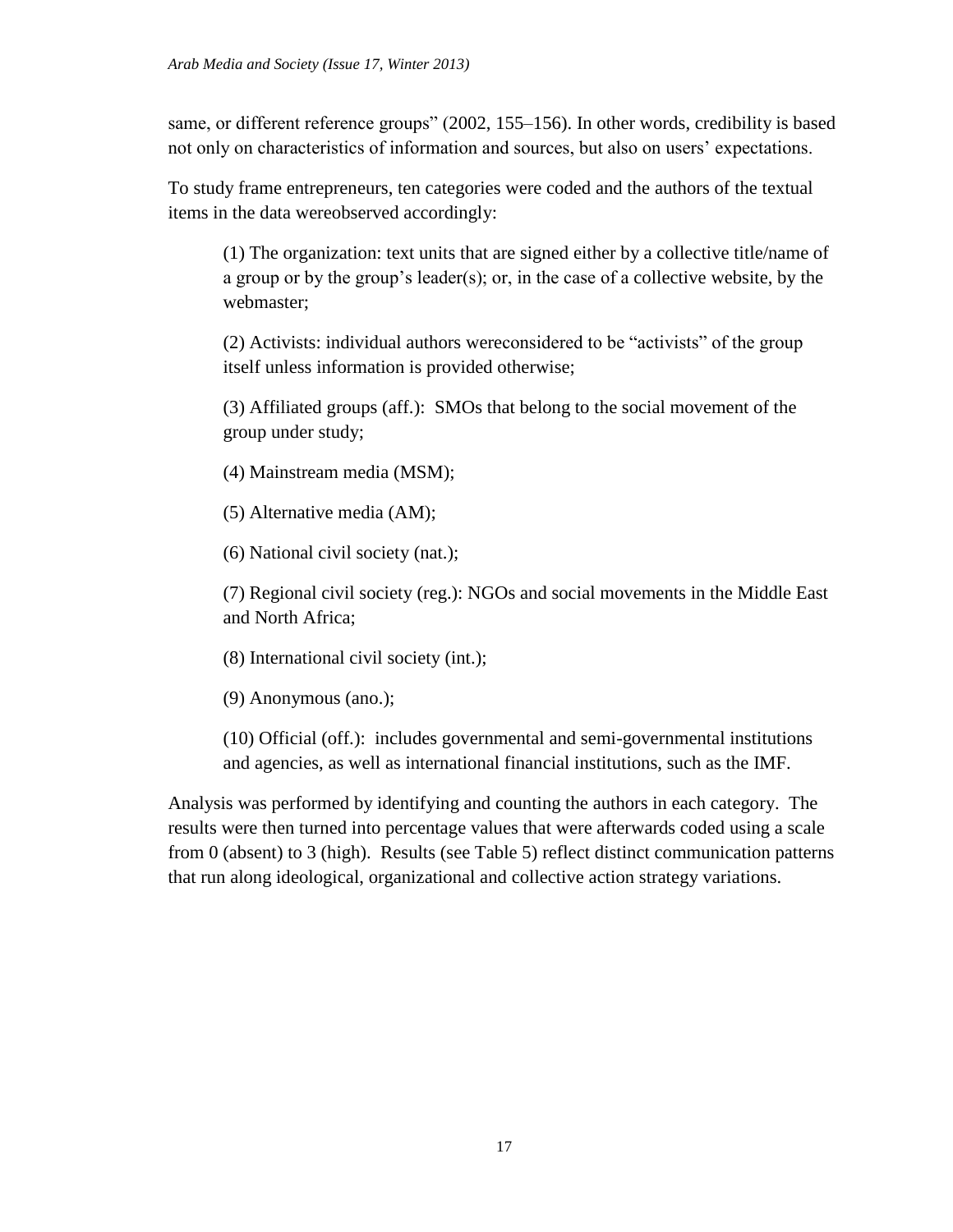| <b>Type of authors</b>  | Org.             | Act.           | Aff.             | Ano.             | <b>MSM</b>       | AM               | Nat.             | Reg.             | Int.             | Gov.             |
|-------------------------|------------------|----------------|------------------|------------------|------------------|------------------|------------------|------------------|------------------|------------------|
|                         |                  |                |                  |                  |                  |                  |                  |                  |                  |                  |
| Islamic                 | 32.6             | 31.2           | 3.14             | 13               | 8.5              | 21.5             | $\boldsymbol{0}$ | $\boldsymbol{0}$ | $\boldsymbol{0}$ | 1                |
| Radical left            | 55.1             | 22.4           | $\boldsymbol{0}$ | 22               | $\boldsymbol{0}$ | $\boldsymbol{0}$ | $\boldsymbol{0}$ | $\boldsymbol{0}$ | $\boldsymbol{0}$ | $\boldsymbol{0}$ |
| Human rights            | 66.6             | 27.2           | $\mathbf{0}$     | $\boldsymbol{0}$ | $\boldsymbol{0}$ | $\boldsymbol{0}$ | $\boldsymbol{0}$ | $\boldsymbol{0}$ | $\boldsymbol{0}$ | $\boldsymbol{0}$ |
|                         |                  | 7              |                  |                  |                  |                  |                  |                  |                  |                  |
| Alt-globalization       | 29.1             | $\overline{4}$ | 12.5             | $\boldsymbol{0}$ | $\overline{4}$   | $\overline{0}$   | 27.6             | 25.6             | 6                | $\overline{0}$   |
| Amazigh                 | $\boldsymbol{0}$ | 7.98           | 63.1             | $\mathbf{0}$     | 1.14             | 1.14             | 14.4             | 1.52             | 7.22             | $\overline{0}$   |
| Feminist                | 6.45             | 32.2           | $\mathbf{0}$     | 3.48             | 3.22             | 5                | 16.1             | $\overline{0}$   | 3.22             | $\overline{0}$   |
| Unemployed<br>graduates | 44               | $\mathbf{0}$   | $\mathbf{0}$     | $\boldsymbol{0}$ | 36               | 12               | $\boldsymbol{0}$ | $\boldsymbol{0}$ | $\boldsymbol{0}$ | 4.34             |
| Trade union             | 80               | $\overline{0}$ | $\mathbf{0}$     | $\boldsymbol{0}$ | $\boldsymbol{0}$ | $\boldsymbol{0}$ | 13.7             | 6.3              | $\boldsymbol{0}$ | $\overline{0}$   |

#### **Table 5:** Frame entrepreneurs

*Notes: Org.: Organization; Act.: Activists; Aff.: Affiliated; MSM: Mainstream media; AM: Alternative media; Nat.: National civil society; Reg.: Regional civil society; Int.: International civil society; Gov.: Government and official institutions.* 

First, communication flow on websites belonging to leftist SMOs is the most hierarchically constructed, with the majority of posts authored by central committees or SMO leaders. The vertical flow of communication on these websites is mitigated only by a significant number of anonymous posts that "suggests an aversion to the professionalization of intellectual activity based on personality and reputation" (Atton 2001, 120). In comparison, Islamic-oriented sites are among the least hierarchically oriented, with a significant number of posts either signed by individual activists or derived from alternative media websites. While the results show that women-oriented websites feature a high number of articles also signed by individual activists, this characteristic appeared mainly on the website of Justice and Charity's women's section, rather than on that of secular ADFM.

Unity and Reconstruction's website draws heavily on alternative sources that belong to Islamic-oriented websites, such as the very popular "Islam online," "Islam today," "Ikhwan online" and the personal website of Yusuf Qaradawi, a charismatic and popular religious scholar. In addition to Islamic-oriented websites, Unity and Reconstruction's website also uses content from alternative news websites, such as Al Jazeera online and other online Arabic newspapers. Thus, Unity and Reconstruction's site demonstrates how the Internet is used to create networks of meanings and fields of discourse through heavy borrowing, cutting and pasting and exchanging. At the same time, the site keeps discourse and authorship under control by not using direct links to external sources and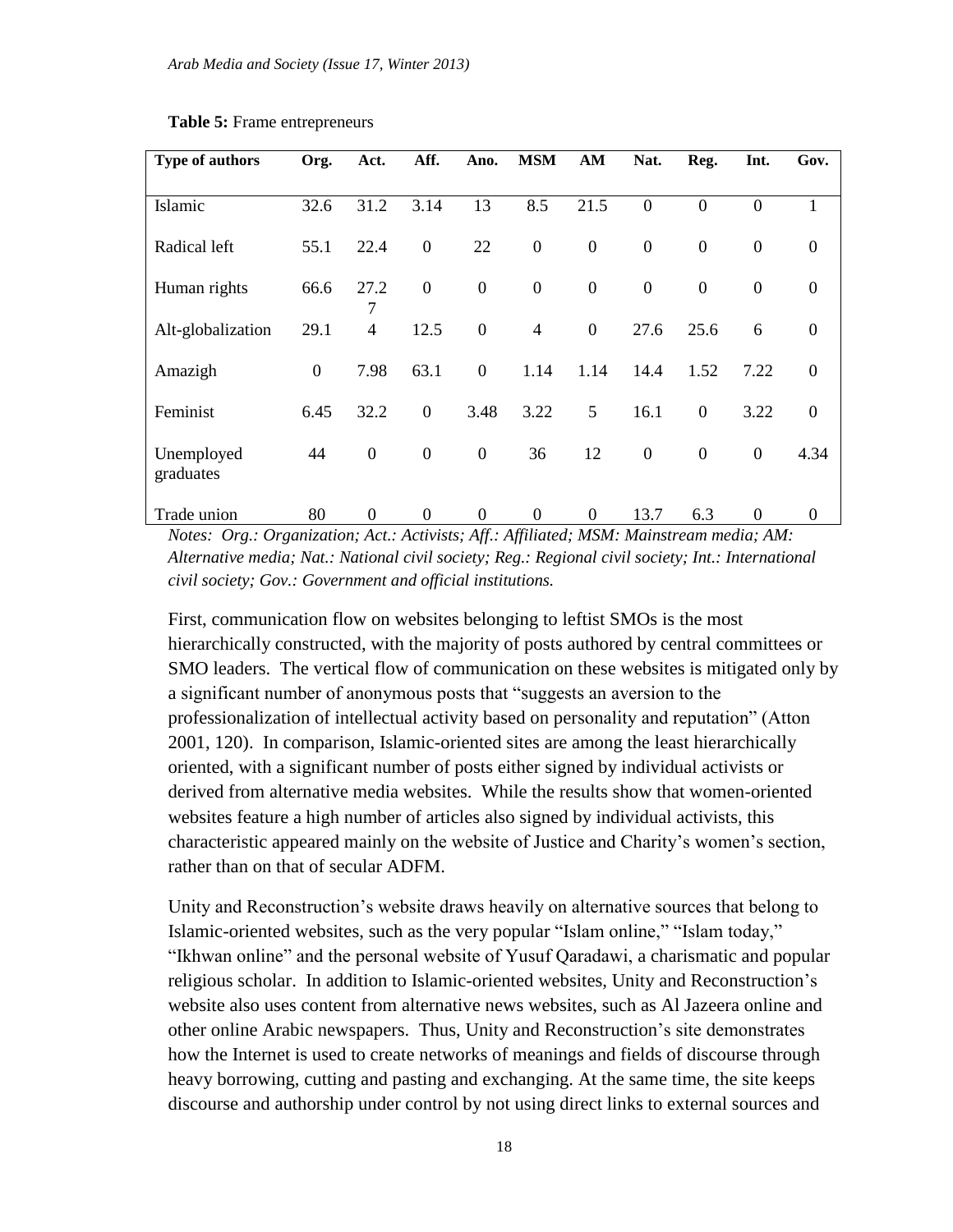limits borrowing to those sources with which the movement shares the same ideology or worldview. This demonstrates an effort on movement's part to enhance the credibility of its discourse on the Gaza issue by drawing on highly popular and influential figures and organizations.

The overwhelming majority of authors on the Amazigh cultural movement blogs belong to groups and SMOs that are members of the movement itself at the national, regional and international levels. Among the 152 posts on the Ageddim blog, almost 70 percent are authored by local Amazigh groups while 10 percent are authored by Amazigh groups in the diaspora. Many of those who post on the blog are also affiliated with other movements, particularly the unemployed graduates movement. All of them, however, are located in Amazigh-majority regions in the north and south of the country. Given the geographic dispersion of the movement and its lack of resources, sharing "symbolic resources" through participatory structures helps various groups address these disadvantages. Likewise, the distribution of authorship on the Amazigh blogs confirms Weitzman's remark about the important role the Internet now plays in constructing collective identity among activists in the Amazigh cultural movement:

[The Internet] has become an additional important tool in the construction of a "landscape of group identity," i.e., the building of an "imagined" Amazigh community worldwide ... making possible the dissemination of information and images, often in real time, as well as stimulating discussion and contacts between activists worldwide. (2006, 72)

Finally, articles taken directly from mainstream media are a source of content for these sites, constituting more than a third of the content found on the blog belonging to the unemployed graduates movement. With a limited agenda that focuses on getting jobs for members, the collective action strategy of this movement concentrates on attractingmedia and policy makers' attention totheir demands. Staging protests in front of highly symbolic sites, such as Parliament, serves to galvanize the attention of MSM both nationally and internationally. Collective action can thus be seen as involving public "performance" tactics (McAdam, Tarrow and Tilly 2001; Tarrow 1998), in which both online and offline tactics complement one another.

# **Conclusions**

The political and social upheavals that have shaken the Arab world to its roots recently andover the last two yearshave generated a plethora of interpretations as to the role of the Internet and social media.Most analysts were quick to point out that social media, such as Twitter and Facebook, have played a key role in boosting the capacity of youth groups and social movements to coordinate and mobilizestreet protests in an unprecedentedly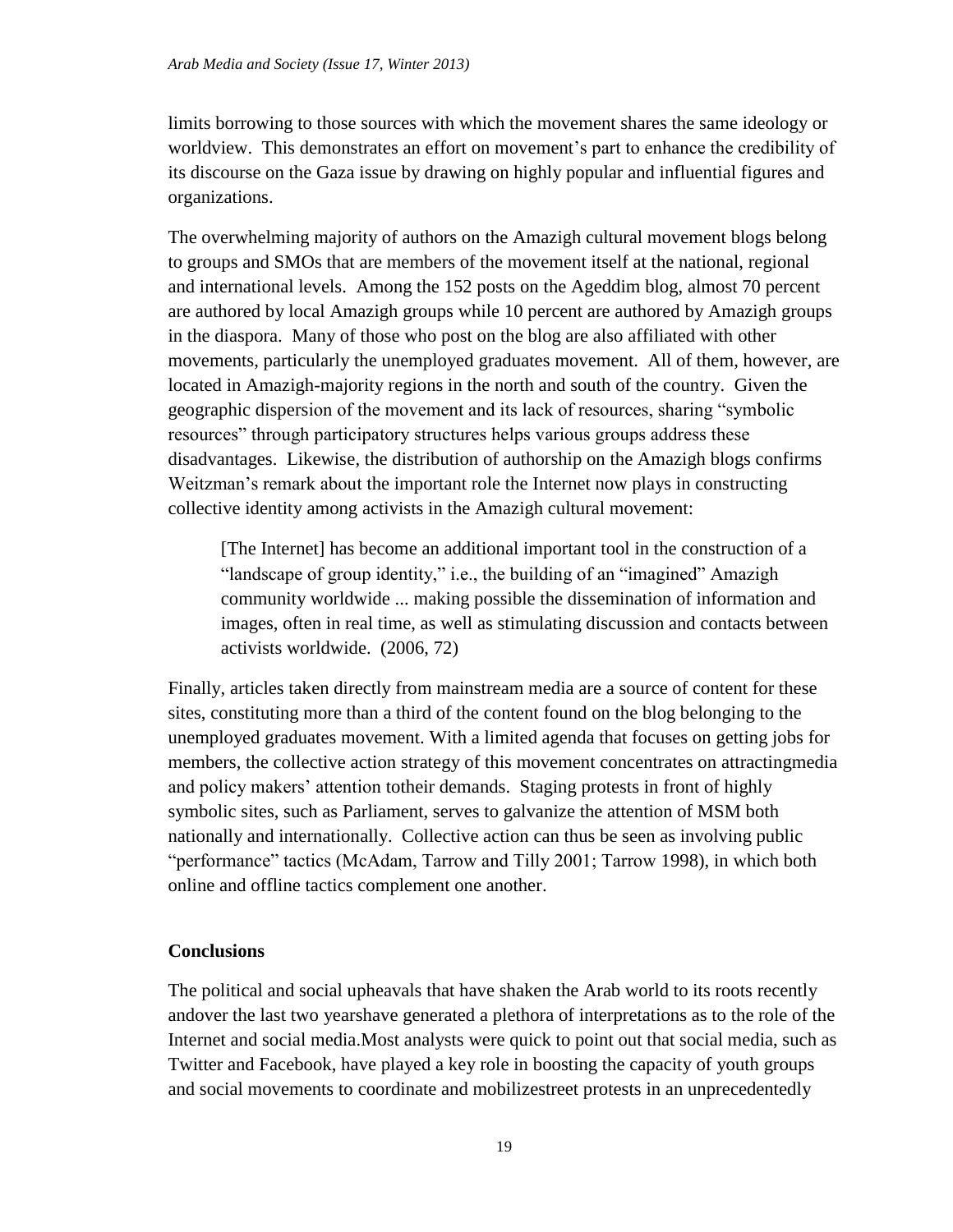efficient way.What is missing from thesenarratives, however, is a grounded empirical analysis thatsituates this role within wider media practices and processes and other factors that contributedto the build-upleading to the Arab Spring. The use of social media in street protests and contestation is integral to the highly visible albeit transientphase of a revolution.However, more latent and durable forms of online mobilization have over the last few years empowered oppositional groups while contributing to the erosion of Arab governments' legitimacy and grip on power.

In fact, before staging street protests and sit-ins, social movements must mobilize existing members, recruit new ones and seek outside support for their groups and communities.Movements also need to construct a coherent identity for themselves in relation to that of their opponents who compete for legitimacy and power.To do so, social movements have to produce frames that can convey their story since "the story of movements is … the story of their members' ability to impose certain images of themselves, and counter attempts by dominant groups to denigrate their aspirations to be recognized as different," (Della Porta and Diani 2006, 106). Had activists in Tunisia and Egypt failed to exploit the victimization of Mohamed Bouazizi and Khaled Said and other grievances, they might not have been able to mobilize adequate support to stage successful revolutions.

This framing is even more critical in the case of conflicts with international character and dimensions like the Palestinian/Israeli conflict. As this article has demonstrated, Moroccan social movement groupsframed the conflict in such a way as to build solidarity with Palestinians and define the boundaries of the issue. These frames also served to mobilize actual and potential adherents over local political issues and causes:mainly human rights, democracy and social and cultural justice.The Internet has become in this sense one medium (among many others) that has enhanced the capacity of Moroccan social movements to tell the stories of their struggles and causes in pursuit for justice, equality and dignity.

An analysis of the framing of the Gaza conflict has identified five levels of mobilization linked to several framing purposes:

- (1) Providing relevant information about a conflict or social struggle, namely by distinguishing between victims and adversaries/villains and pinpointing the problem/conflict;
- (2) Supporting offline collective action by conveying information on strikes and meetings, and by coordinating various collective action efforts;
- (3) Highlighting past actions to expand the repertoire of collective action by encouraging constituencies to join, defining tactics and inspiring other groups to continue the struggle;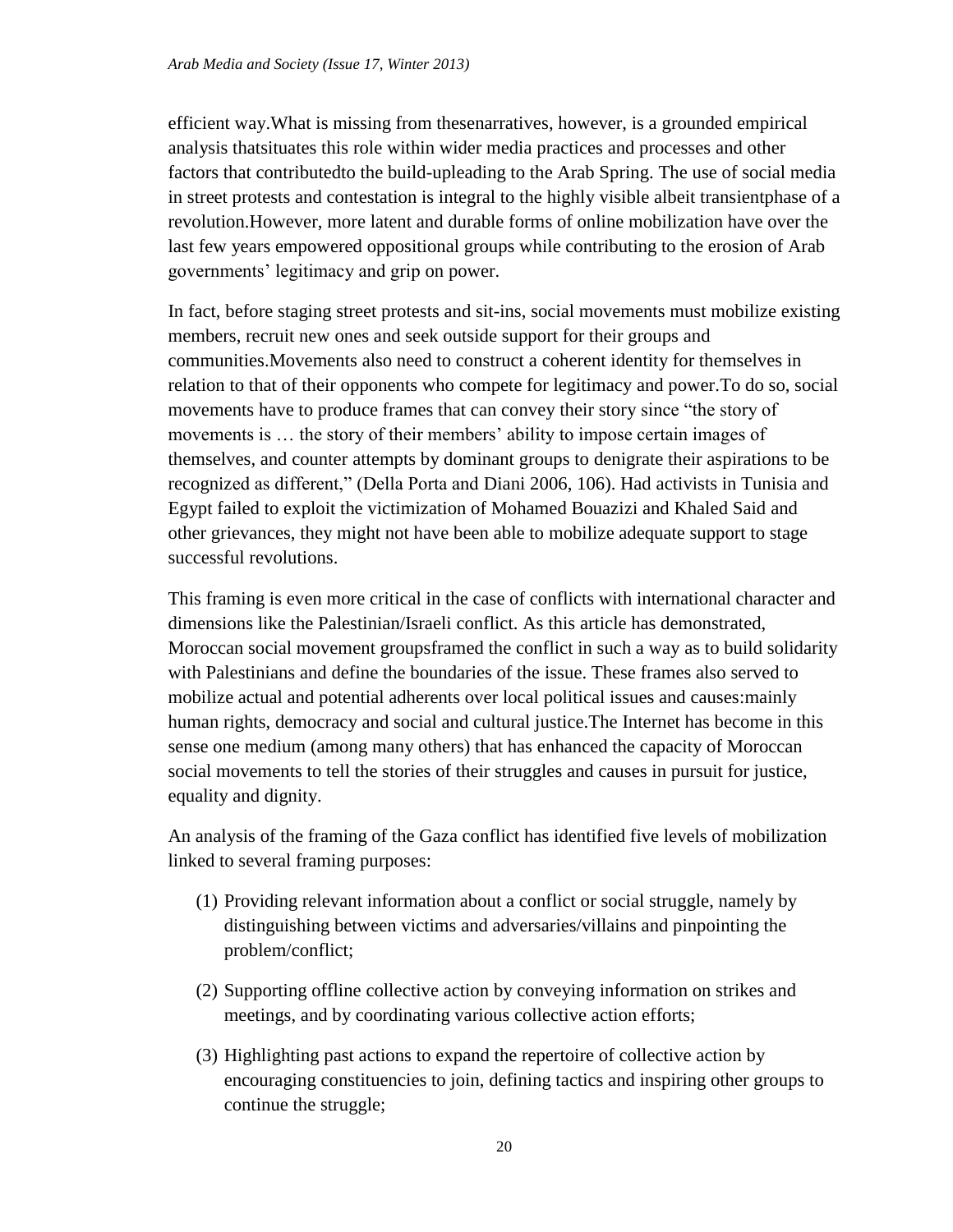- (4) Building collective identity and consciousness, both a precondition for the development of the social movement and a collective action objective;
- (5) Serving as platforms for online-based action, such as online campaigns.

Analysis has also shown that the majority of online platforms contribute in differing degrees to the last four forms of mobilization and only minimally to online-based action. Direct action, however, is only one type of mobilization conveyed by collective action frames. However, a central role of frames communicated online is not only to encourage actual and potential constituents to participate in street demonstrations and protests.Online framesalso provide users with interpretations, symbols and meanings that help them connect to a common cause, a group and an identity, all of which form the basis of social movements. Without a shared identity and a vision of society and the world, collective action cannot become a socially embedded movement capable of sustaining oppositional action over time. It is true that social movements draw on diverse forms of communication, including interpersonal communication, to build collective consciousness and identity. However, for many social movements that are geographically dispersed, politically persecuted and/or socially and economically disadvantaged, the Internet is increasingly playing a central role. By constructing necessary bonds and affiliations at the local and trans-local levels, the Internet thus contributes to the survival and ability of social movements to affect dominant orders in society.

Finally, this article has sought toopen new horizons for scholarly studies that analyzeonline mobilization in general and the role of the Internet in collective actionin the context of Muslim-majority countries in particular. From the vantage point of social movement theory and framing analysis, this article has highlighted the central role of the symbolic and discursive dimension in collective action that often determines the fate of many struggles. Revolutions continue to intensify throughout the region and have taken on sectarian and violent aspects. Thus, the Internet is becoming more crucial than ever in mediating and staging these events, and there is an urgent need for further research to probe the role of new media in shaping this symbolic war for the future of the region.

*Mohamed Ben Moussa is a postdoctoral fellow at McGill University in Montreal, Canada. His research interests focus on social media and social movements, online journalism, and international communication. He can be reached at mohamed.benmoussa@mail.mcgill.ca.*

#### **References**

Anderson, J.W. "New media, new publics: Reconfiguring the public sphere of Islam." *Social Research*70, no.3(2003):887–906.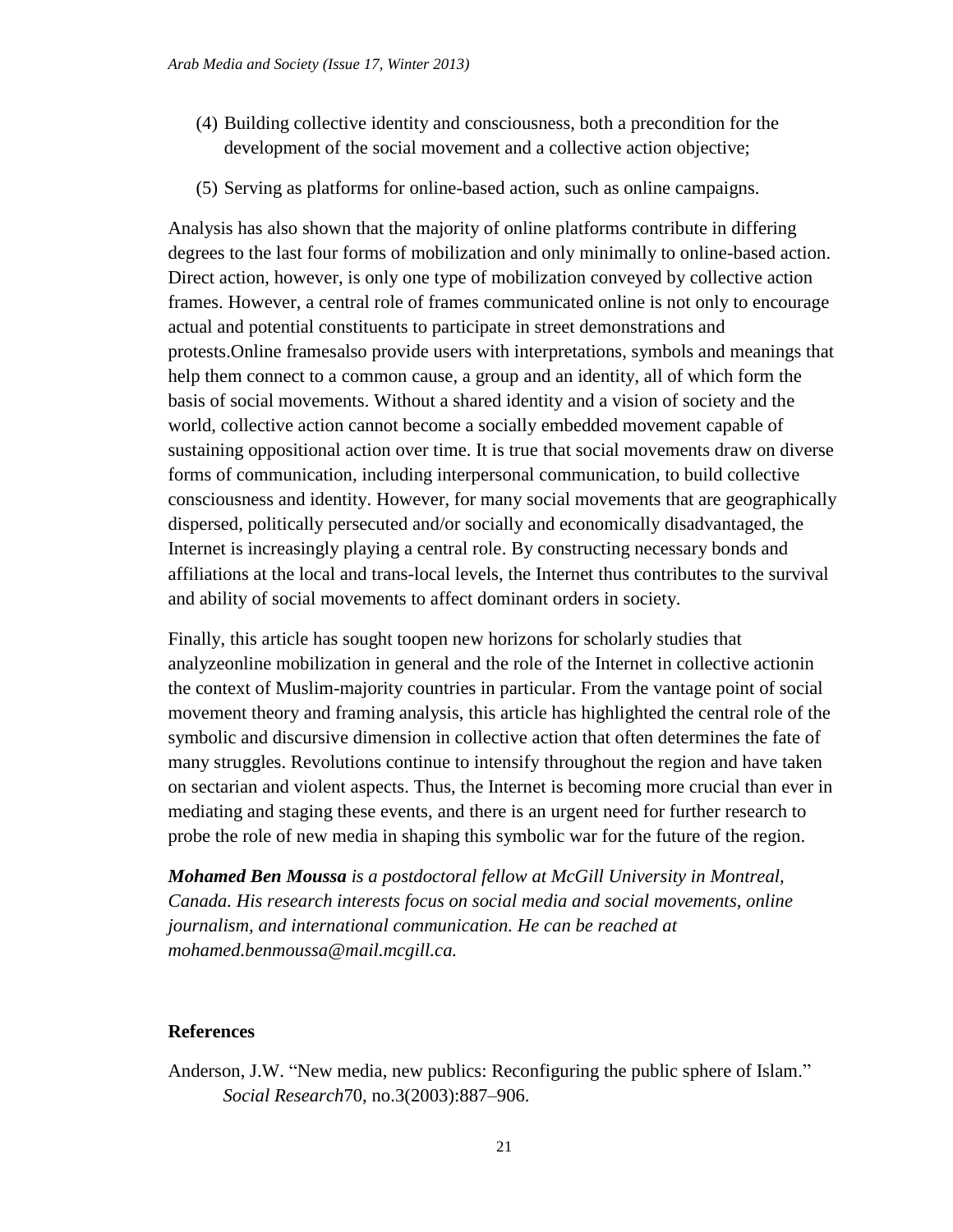- Atton, C. *Alternative Media*. London, UK and Thousand Oaks, CA: SAGE Publications, 2001.
- Benford, R., and Snow, D. "Framing processes and social movements: An overview and assessment."*Annual Review of Sociology*,no.26 (2000): 611–639. Retrieved from Academic Search Complete database.
- Bunt, G. "Defining Muslim Interconnectivity."In *Muslim Networks from Hajj to Hip Hop,* edited by Miriam Cooke and Bruce Lawrence, 235–249.Chapel Hill, NC: University of North Carolina Press, 2005.
- Della Porta, D. and Diani, M.*Social Movements: An Introduction*. Malden, MA: Blackwell Publishing,2006.
- Echaibi, N."From audio tapes to video blogs: the delocalisation of authority in Islam."*Nations& Nationalism*17, no.1 (2011): 25-44.
- Eickelman, D. and Anderson, J. eds. *New Media in the Muslim World: The Emerging Public Sphere*. Bloomington, IN: Indiana University Press, 2003.
- El-Nawawy, M. and Khamis, S. *Islam Dot Com: Contemporary Islamic Discourses in Cyberspace*. New York, NY: Palgrave Macmillan, 2009.
- Entman, R."Framing: Toward clarification of a fractured paradigm."*Journal of Communication*, no. 43 (1993): 51–58.
- Gamson, W.A. "The social psychology of collective action." In*Frontiers in Social Movement Theory,* edited by A.D. Morris and C.M. Mueller, 53–76. New Haven, CT: Yale University Press, 1992.
- Garrett, R.K. "Protest in an information society: A review of literature on social movements and new ICTs."*Information, Communication & Society* 9, no.2 (2006): 202–224. doi: 10.1080/13691180600630773.
- Hertog, J.K. and McLeod, D. "A Multiperspectival approach to framing analysis: A field guide." In *Framing Public Life: Perspectives on Media and our Understanding of the Social World,* edited by S.D. Reese, O.H. Gandy, Jr., and A.E. Grant. Mahwah, NJ: Lawrence Erlbaum Associates, 2008.
- Hoff, R. ["Dissident watch: Arash](http://0-web.ebscohost.com.mercury.concordia.ca/ehost/viewarticle?data=dGJyMPPp44rp2%2fdV0%2bnjisfk5Ie46bJPs6%2bzTq%2bk63nn5Kx95uXxjL6nsEexpbBIrq2eUbipsVKzrZ5oy5zyit%2fk8Xnh6ueH7N%2fiVa%2bqrkuvr65Jsq%2bkhN%2fk5VXj5KR84LPfiOac8nnls79mpNfsVa%2butU60q7BPpNztiuvX8lXk6%2bqE8tv2jAAA&hid=106) Sigarchi." *Middle East Quarterly*12, no. 4 (2005): 96– 96. Retrieved from Academic Search Complete database.
- Ibahrine, M. *New Media and Neo-Islamism: New Media's Impact on the Political Culture in the Islamic World*. Saarbrücken, Germany: VDM Verlag Publishing, 2007.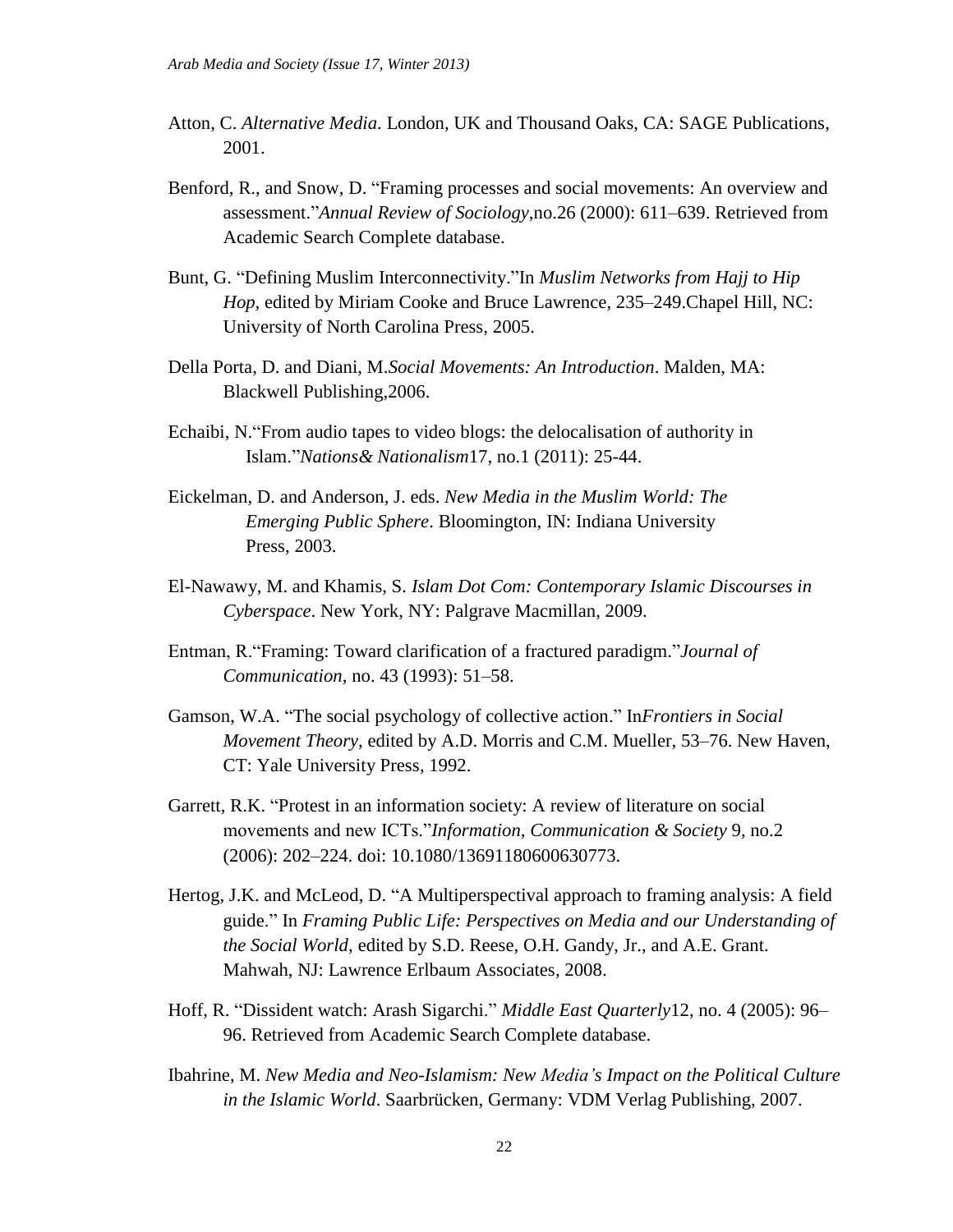- Johnston, H."Verification and proofs in frame and discourse analysis." In *Methods of Social Movement Research,* edited by B. Klandermans and S. Staggenborg, 62– 91.Minneapolis, MN: University of Minnesota Press, 2002.
- Kausch, K. "Morocco: Negotiating change with the Makhzen: Project on freedom of association in the Middle East and North Africa."*Working papers, Fundación para las Relaciones Internacionales y el Diálogo Exterior* (2008): 1-27. Retrieved from [http://www.fride.org/publication/391/morocco:-negotiating-change-with](http://www.fride.org/publication/391/morocco:-negotiating-change-with-the-makhzen)[the-makhzen.](http://www.fride.org/publication/391/morocco:-negotiating-change-with-the-makhzen)
- Kitzinger, J. "Framing and frame analysis." In *Media Studies: Key Issues and Debates,*  edited byE. Devereux. Los Angeles, CA: SAGE Publications, 2007.
- Kort, A. "Dar al-cyber Islam: Women, domestic violence, and the Islamic reformation on the World Wide Web."*Journal of Muslim Minority Affairs*25, no.3 (2005): 363– 383. doi: 10.1080/13602000500408393.
- McAdam, D. *Political Process and the Development of Black Insurgency, 1930- 1970.*Chicago, IL: University of Chicago Press, 1982.
- McAdam, D., Tarrow, S. and Tilly, C.*Dynamics of Contention*. Cambridge, UK: Cambridge University Press,2001.
- Noakes, J. and Johnston, H."Frames of protest: A road map to a perspective." In *Frames of Protest: Social Movements and the Framing Perspective,* edited byH. Johnston and J.A. Noakes. Lanham, MD: Rowman & Littlefield Publishers, Inc., 2005.
- Patton, M.Q. *Qualitative Evaluation and Research Methods.*Newbury Park, CA: SAGE Publications, 1990.
- Rieh, S.Y. and Belkin, N.J. "Understanding judgment of information quality and cognitive authority in the WWW." *Proceedings of the 61st ASIS Annual Meeting*, vol. 35 (1998): 279–289.
- Rieh, S. Y. "Judgment of information quality and cognitive authority in the Web." *Journal of the American Society for Information Science and Technology*55*,* no. 8 (2002): 743–753. Retrieved from Academic Search Complete database.
- Sands, K. Z. "Muslims, identity and multimodal communication on the internet."*Contemporary Islam*4 (2010): 139–155.doi 10.1007/s11562-009-0105-z.
- Sater, J. *Civil Society and Political Change in Morocco*.London, UK and New York, NY: Routledge, 2007.